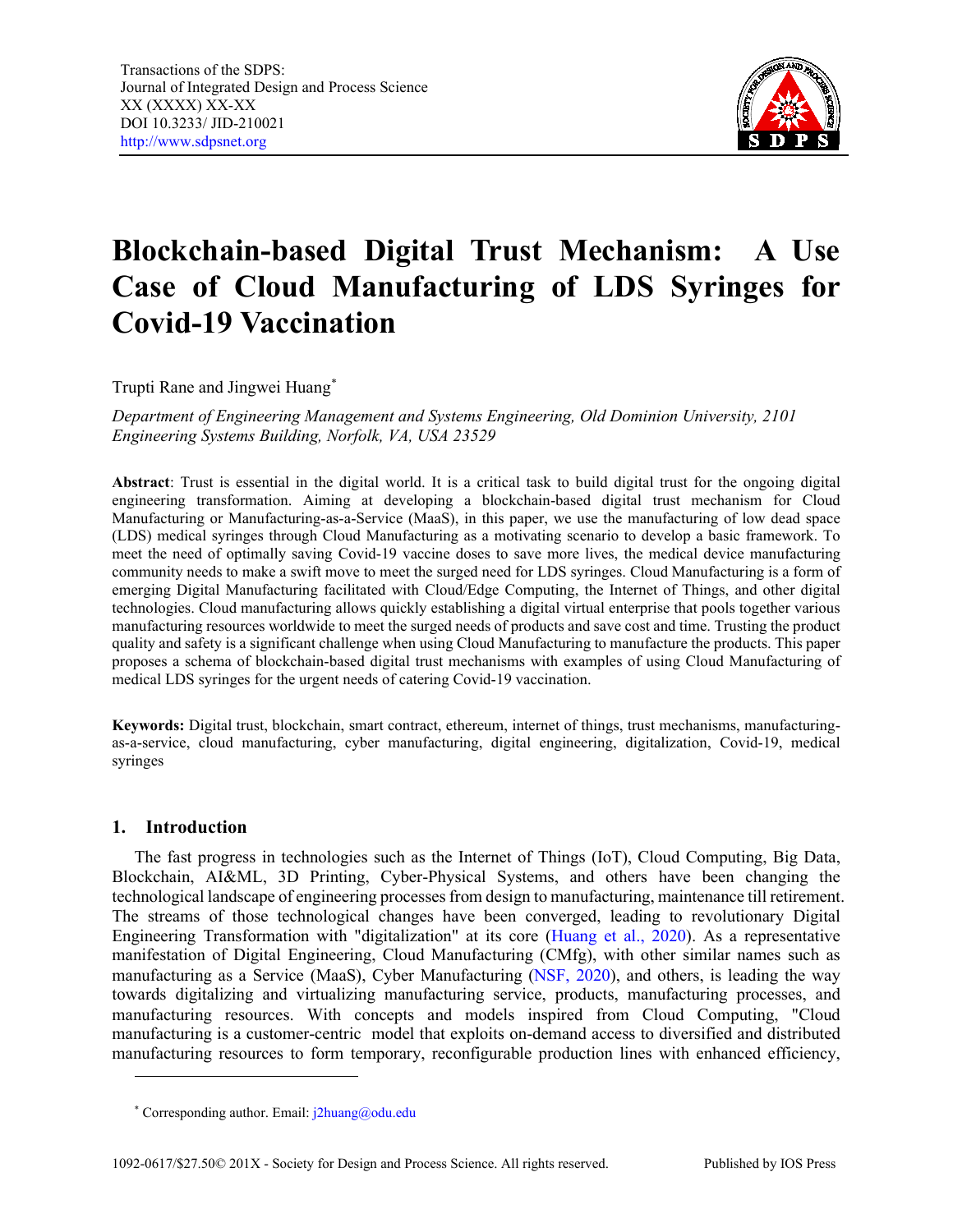reduced product lifecycle costs, and allow for optimal resource loading in response to variable-demand customer-generated tasks [\(Wu et al., 2013\)](#page-25-0)." CMfg represents an evolution of networked and serviceoriented manufacturing models that comprise a pool of shop floor reconfigurable and interchangeable items and may access a shared pool of computing devices according to cloud computing (CC) principles. Integrating high-level SaaS cloud models with CMfg models at the production level allows for serviceoriented product development and mass customization. Customers can order, configure, select, and use customized resources and services, ranging from computer-aided engineering software tools to after-sales services. Resource virtualization also stimulates a product-centric approach, in which the product directly requests processing, assembling, and handling from available providers while it is in the execution, delivery, and use stages. It helps dynamically balance the optimized control with a long-term global view and the rapid local reaction abilities to unexpected events. Among all the technologies, cloud computing and IoT deeply influence the development of cloud manufacturing. With the advent and wide acceptance of IoT in technologies like Smart Homes, smart cities, health care, security surveillance, IoT has also found its way into manufacturing through smart technology in the form of RFIDs and various sensors. IoT has had a vital role in enabling real-time machine status monitoring for both confirming resource availability and monitoring resources using sensors for critical failure notification as well as preventive servicing.

As one of the oldest industrial sectors, manufacturing is typically physical. So, when it goes to cyberspace, trust becomes a critical issue. There is an obvious need for concrete trust in cloud-based manufacturing processes such as manufacturing the goods, finances flow, and conceptualization of connections. Traditionally, a client interacts with manufacturers which have a physical presence of manufacturing facilities and have centralized management of the manufacturing process of a product. Depending on the types of products, if necessary, a client may physically visit the manufacturing facilities or send a representative to monitor the manufacturing process. With Cloud Manufacturing, the physical interactions between a client and a manufacturer become limited; the manufacturing process becomes distributed and dynamically configured. Therefore, trust issues concerning product quality, product security, the intellectual property right management of product design, and others become significant concerns. Like the transition from in-house computing to cloud computing, people will gradually build trust in Cloud Manufacturing and accept the new concept and technology. New digital mechanisms of trust are needed to facilitate building trust. The research question is: What are the digital mechanisms of trust and solutions that would foster trust in Cloud Manufacturing?

Towards this direction, we start with a specific motivating use case to identify the main problems and develop concepts and the solution framework. The motivating scenario is about the surged shortage of Low-Dead Space (LDS) medical syringes, which can save an extra dose of vaccine in each vial, thus vaccinating more people. It is crucial in the current situation with a shortage of vaccines worldwide. More details about the motivating scenario will be presented later in section 3. From the motivating scenario, we identify major trust concerns, significant parties involved, identity management, and information flow between them that increases trust. With the advance of disruptive digital technologies of Blockchain and the Internet of Things in mind, our research goal is to develop a blockchain-based digital trust mechanism to enable archiving and auditing IoT monitored manufacturing processes and environment in Cloud Manufacturing.

We use Ethereum smart contract as the mechanism for business transactions and for information transparency, which provides immutable manufacturing process data as evidence to support trust judgment. We present a prototype implemented with Remix to demonstrate how the proposed approach works in the motivating use case.

We have organized the content of this paper as follows. After this introduction, we discuss the related research in section 2. Section 3 presents our motivating scenario of cloud manufacturing of LDS medical syringes for meeting urgent needs of Covid-19 vaccination. Section 4 presents our technical approach to blockchain-based trust mechanisms. Then, section 5 presents our experiments with Remix. Finally, in section 6, we discuss what we learned from the case and conclude this paper.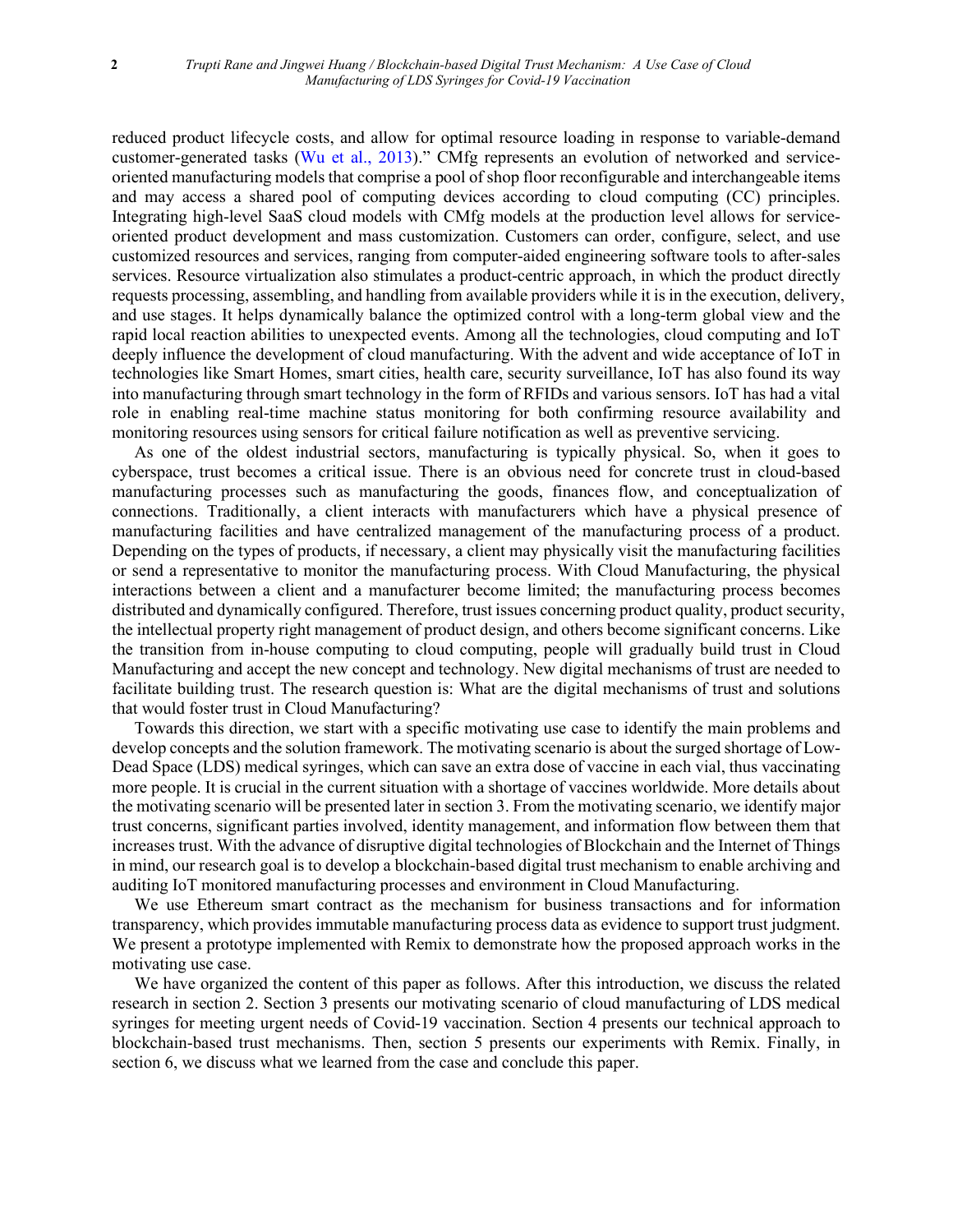## **2. Related Research**

#### **2.1. Cloud manufacturing**

Many researchers have made valuable contrition to facilitate and enable the understanding of Cloud manufacturing (CMfg). The paper [\(Molina et al., 2007\)](#page-24-1) reviews different traditional manufacturing models, highlights the gaps in these models, and sets the context for implementing the "Build to Order"(BTO) paradigm to address these gaps. The paper introduces the concept of "Virtual enterprise," with the capability to collectively manufacture for a customer with individual manufacturers who only own some of its competencies. It set the stage for CMfg. The papers [\(Li et al., 2010\)](#page-24-2), [\(Tao et al., 2011\)](#page-24-3), [\(Wu et al., 2013\)](#page-25-0) contribute significantly towards the emergence of CMfg as a strategic manufacturing model in the early 2010s.

In the paper [\(Mell et al., 2011\)](#page-24-4), the authors provide the NIST's definition of Cloud Computing(CC). Following this definition, paper [\(Xu, 2012\)](#page-25-1) defines CMfg as "a model for enabling ubiquitous, convenient, on-demand network access to a shared pool of configurable manufacturing resources (e.g., manufacturing software tools, manufacturing equipment, and manufacturing capabilities) that can be rapidly provisioned with minimal management effort or service provider interaction." The author focuses on how CC is part of the CMfg model on the IaaS (Infrastructure as a Service) abstraction level. The paper emphasizes how adopting CMfg in the IaaS model at the production layer of enterprises (with high production volumes, variable batch sizes, and frequently changing product types) is necessary for the smart digital factory of the future.

In the recent past, many studies have focused on the digital transformation of manufacturing through the cloud. Paper [\(Borangiu et al., 2019\)](#page-23-1) explores how digital transformation through cloud services and resource virtualization has changed traditional manufacturing and can facilitate the sustainability and maintainability of manufacturing. The authors attribute two crucial drivers that speed up the Digital transformation in manufacturing:

- o **Resource virtualization**: Resource virtualization relates to the capability of creating and managing virtual machines (VM). Virtualization allows decoupling a set of physical computing resources or manufacturing resources from its use, thus permitting easy migration of a workload to another resource during its execution.
- o **Cloud services:** Cloud services are a crucial attribute of digital manufacturing because they facilitate Direct Digital Manufacturing (DDM). DDM is rapid manufacturing using additive manufacturing techniques such as 3D printing.

Another paper [\(Barbhuiya et al., 2019\)](#page-23-2) that highlights exciting research in the CMfg domain is related to the SmartMaaS framework. The paper demonstrates SmartMaaS via a prototype that can accept customers' product requests in design genes and manufactures 3D printed products using an actor-based system. It highlights how SmartMaaS can enable Smart Manufacturing by facilitating rapid turnaround time, product quality, and innovative design.

The paper [\(Zhang et al., 2014\)](#page-25-2) highlights terms like Agile Manufacturing, Concurrent Engineering, Networked Manufacturing, Manufactured Grid, and Crowdsourcing. These terms collectively give way to what we know today as cloud manufacturing which leverages these concepts to provision manufacturing resources through the cloud. Research work in papers [\(Fisher et al., 2018\)](#page-23-3), [\(Li et al., 2010\)](#page-24-2) and [\(Zhu et al.,](#page-25-3)  [2020\)](#page-25-3) point to a variety of advanced manufacturing systems (AMS) such as Computer Integrated Manufacturing (CIM), Flexible Manufacturing (FM), and networked manufacturing (NM). The paper reinforces how CMfg is an amalgamation of the concepts from several of these advanced manufactured systems with addressing the bottlenecks of each of these systems through cloud computing and IoT.

The papers [\(Caggiano et al., 2016\)](#page-23-4) and [\(Zhong et al.,](#page-25-4) 2017) introduced Smart monitoring as one of the critical factors for the success of a cloud-based manufacturing system. The paper (He  $& Xu, 2015$ ) provides the leading influential technologies like cloud computing and IoT, which depend on high-performing computing (HPC) solutions that use supercomputers and computer clusters to handle multiple tasks at high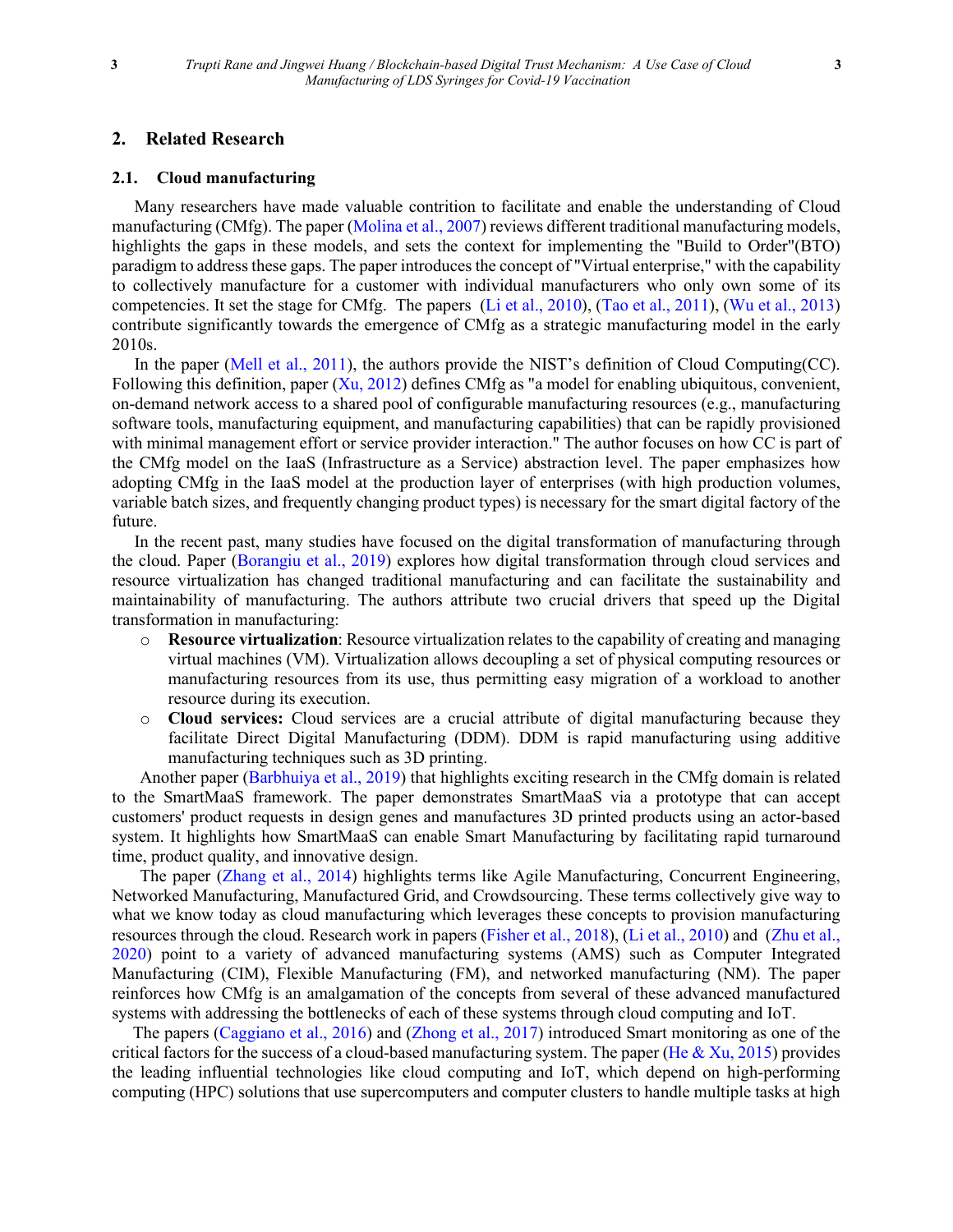speed. It also highlights a Service-Oriented-Architecture (SOA) for on-demand resource allocation. In papers [\(Caggiano et al., 2016\)](#page-23-4) and [\(Lee et al., 2016\)](#page-24-5), the authors focus on Internet-of-things-based sensors that help identify issues and provide operational data that can be used in predictive analytics to prevent issues occurring. IoT sensor-based monitoring is interchangeably also known as Smart Monitoring. The paper [\(Wu et al., 2013\)](#page-25-0) provides the strategic vision for cloud manufacturing across the consumers/users, application providers, physical resource providers, aka manufacturers, and provides further insights into a Cloud-manufacturing approach's fundamental characteristics. The paper highlights the key issues that Cloud manufacturing as an industrial practice faces and how digital trust is one of the central focus areas where further research is necessary.

#### **2.2. Trust mechanisms**

Digital trust is one of the driving criteria for the success of a system, the components of which interact through the cloud. It is also one of the significant challenges faced by such systems. The paper [\(Liu et al.,](#page-24-6)  [2019\)](#page-24-6) deep dives into some of the significant challenges of digital trust in Cloud Computing(CC). One of the main challenges that the paper highlights are that most enterprises have reservations to put their critical data and application in the cloud. Paper  $(Xu, 2012)$  highlights the trust and security concerns due to the anxiety of having sensitive data outside the physical perimeter of the organization. The key takeaway from the paper is that when CC is involved, establishing digital trust is an added responsibility of the service provider along with providing the actual service. Along with the service provider, the Original Equipment Manufacturers (OEM) and other stakeholders also need to have a digital trust established.

The paper [\(Yan et al., 2016\)](#page-25-5) provides the criteria for trust evaluation on how the digital/cloud manufacturing space conducts direct and indirect trust evaluations. It provides a framework for quantifying the trust and formulates a model of comprehensive trust evaluation with the help of a case study. The paper [\(Wu et al., 2018\)](#page-25-6) discusses the cybersecurity-related challenges cloud manufacturers and service providers face. How do we ensure that the integrated systems are secure when we introduce advanced technology into a legacy system and retrofit it with sensors and IoT devices? The paper identifies Intrusion detection, Authentication, Encryption, and Access control as the four control mechanisms to counter cybersecurityrelated issues and concerns in the domain. With virtualization, the primary security issues include data leakage because multiple third-party manufacturers share physical resources, identity and access management, the physical protection of virtual resources, and the prevention of cross-virtual machine channel attacks.

In [\(Xu, 2012\)](#page-25-1), the author presents how cloud computing provides a framework to connect distributed resources shared across enterprises. When manufacturing uses Cloud computing, it generates a very high volume of operational data due to the simulation, scheduling, monitoring, and optimization of cloud manufacturing services. However, with increased operational data comes issues with data governance and analytics of big data such a prediction analysis, analytics-based decision making, and edge computing. The paper ( [Lu & Xu, 2019\)](#page-24-7) presents how big data analytics can use a digital twin of manufacturing equipment connected via the cloud.

Paper [\(Umeda et al., 2015\)](#page-24-8) discusses requirements and strategies to deal with intellectual property protection and management in cloud manufacturing. With a cloud model, the customers may not trust the service provider or third-party manufacturers unless precise protocols and regulations are in place to manage stakeholders' intellectual property. There are many challenges with the lack of central governance due to geographically distributed stakeholders, such as how conflicts are regulated and how all stakeholders involved in the system adhere to regulatory compliance [\(Helo et al., 2014\)](#page-23-6), [\(Moghaddam et al., 2019\)](#page-24-9), and [\(Buterin, 2014\)](#page-23-7) [\(Yadekar, Yaser; Shehab, 2013\)](#page-25-7).

Provenance is an important type of evidence to gain trust. In recent years, research on blockchain-based product provenance for improving product traceability in the supply chain has received much attention [\(Lu](#page-24-10)  [& Xu, 2017;](#page-24-10) [Suhail et al., 2020\)](#page-24-11). A single consignment may be sent to a customer through multiple shippers or manufactured by multiple OEMs and consolidated and shipped together. So, it is crucial to establish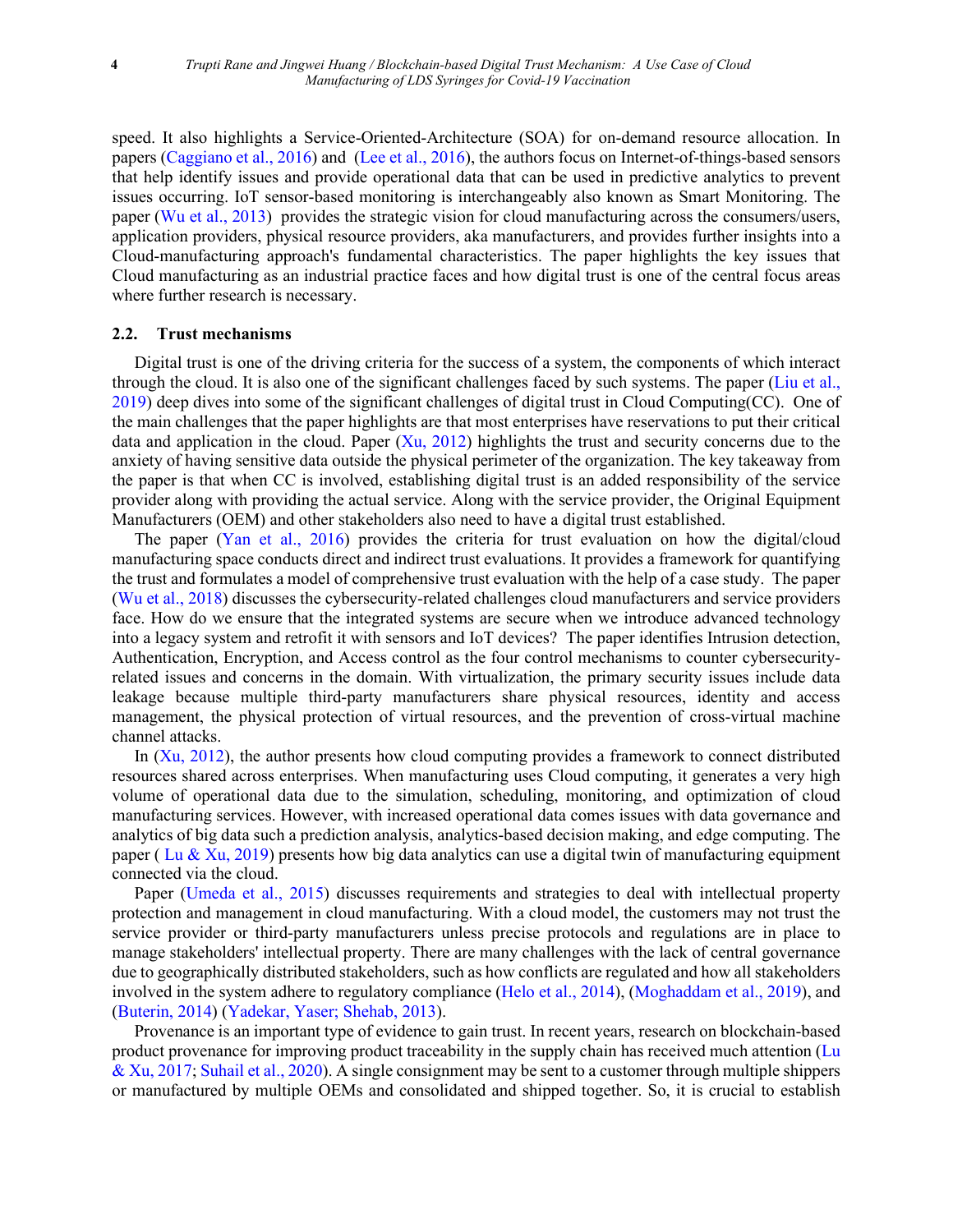where each item is coming from, which plant produces them, the raw material, and whether the manufacturer followed suitable standards.

In [\(Huang & Nicol, 2013\)](#page-23-8), the authors examined the existing trust mechanisms used in Cloud Computing practice. It proposes a framework that integrates a broad range of trust mechanisms like formal mechanisms (such as accreditation, audit, and attribute certification & validation) and informal mechanisms (interaction experience-based, reputation and recommendation-based, self-assessment and revealing, and transparencybased). The transparency-based trust mechanism demonstrated in this paper is particularly relevant for trust concerns in cloud manufacturing. As addressed in [\(Huang & Nicol, 2013\)](#page-23-8), trust is a mental state comprising (1) expectancy: the trustor expects a specific behavior of the trustee such as providing valid information or effectively performing cooperative actions; (2) belief: the trustor believes that the expected behavior will occur, based on the evidence of the trustee's competence, good intention, and integrity; (3) willingness to take a risk: the trustor is willing to take the risk for (or be vulnerable) that belief in a specific context, where there is an expectation for the specific behavior of the trustee. Cloud Security Alliance (CSA) operates the STAR (Security, Trust & Assurance Registry) program [\(CSA, n.d.\)](#page-23-9), which allows free public access to cloud service providers' self-assessment about their security control against the most frequently asked questions and the best practice of cloud services. CSC.com proposed, and CSA adopted the Cloud Trust Protocol (CTP) [\(CSA, 2011\)](#page-23-10), which is a representative transparency-based trust mechanism, allowing cloud users to request the response of a cloud service provider on some specific information about configuration, vulnerability, audit log, service management, service statistics, and others, collectively called "elements of transparency." "The primary purpose of the CTP and the elements of transparency is to generate evidencebased confidence that everything claimed to be happening in the cloud is indeed happening as described, ..., and nothing else" [\(Knode & Egan, 2010\)](#page-23-11). Cloud Manufacturing can borrow those ideas and create transparency-based trust mechanisms for this field.

#### **2.3. Blockchain for cloud manufacturing**

Since the mysterious "Nakamoto" published the white paper Bitcoin (S. Nakamoto, 2008), blockchain has gone much beyond final services and found applications in many fields [\(Wang et al. 2019\)](#page-25-0), such as Internet of Things, supply-chain, and cloud manufacturing, for its strong capability to conserve data integrity. The concept of smart contracts was first proposed by Nick Szabo [\(Szabo, 1996\)](#page-24-12). Ethereum is perhaps the first or the most popular blockchain system running smart contracts. In Ethereum, smart contracts are expressed with language Solidity, which is a Turing-complete programming language. The powerful implementation of smart contracts in Ethereum makes it be widely used in many areas [\(Zheng et](#page-25-8)  [al., 2020;](#page-25-8) K. Christidis [& M. Devetsikiotis, 2016,](#page-23-12) [Mohanta et al., 2018\)](#page-24-13). In the following, we discuss some research on incorporating blockchain into the cloud manufacturing industry.

The papers [\(A. Vatankhah Barenji et al., 2018\)](#page-24-14) and ([Rožman et al., 2021](#page-24-15)) highlight how blockchain can implement the cloud manufacturing framework at the shop floor and machine level. It provides an alternate approach to cloud computing and capacity allocation via blockchain. The papers attempt to project the existing gaps in cloud manufacturing around security along with information centralization and evaluate blockchain technology as a two-level peer-to-peer network to implement cloud manufacturing. The paper [\(Zhu et al., 2020\)](#page-25-3) coins the term BBCM, which stands for blockchain-based Cloud manufacturing, and proposes an operation model for CMfg based on blockchain. The authors propose a shift in the operational model for cloud manufacturing from the traditional internet and service-based model to a consensus-based blockchain model.

The paper (Vatankhah [Barenji, 2021\)](#page-25-9) coins a new term for blockchain-based trust called Blocktrust to address the trust problem in cloud manufacturing. In Blocktrust based cloud manufacturing, trust in a private peer-to-peer network is maintained by having trust scores for each node. The core idea of this study is to establish trust using a feedback value assigned to every provider and requester in the network using blockchain. While this works very well in a private blockchain, addressing some challenges is necessary to implement it for a public blockchain.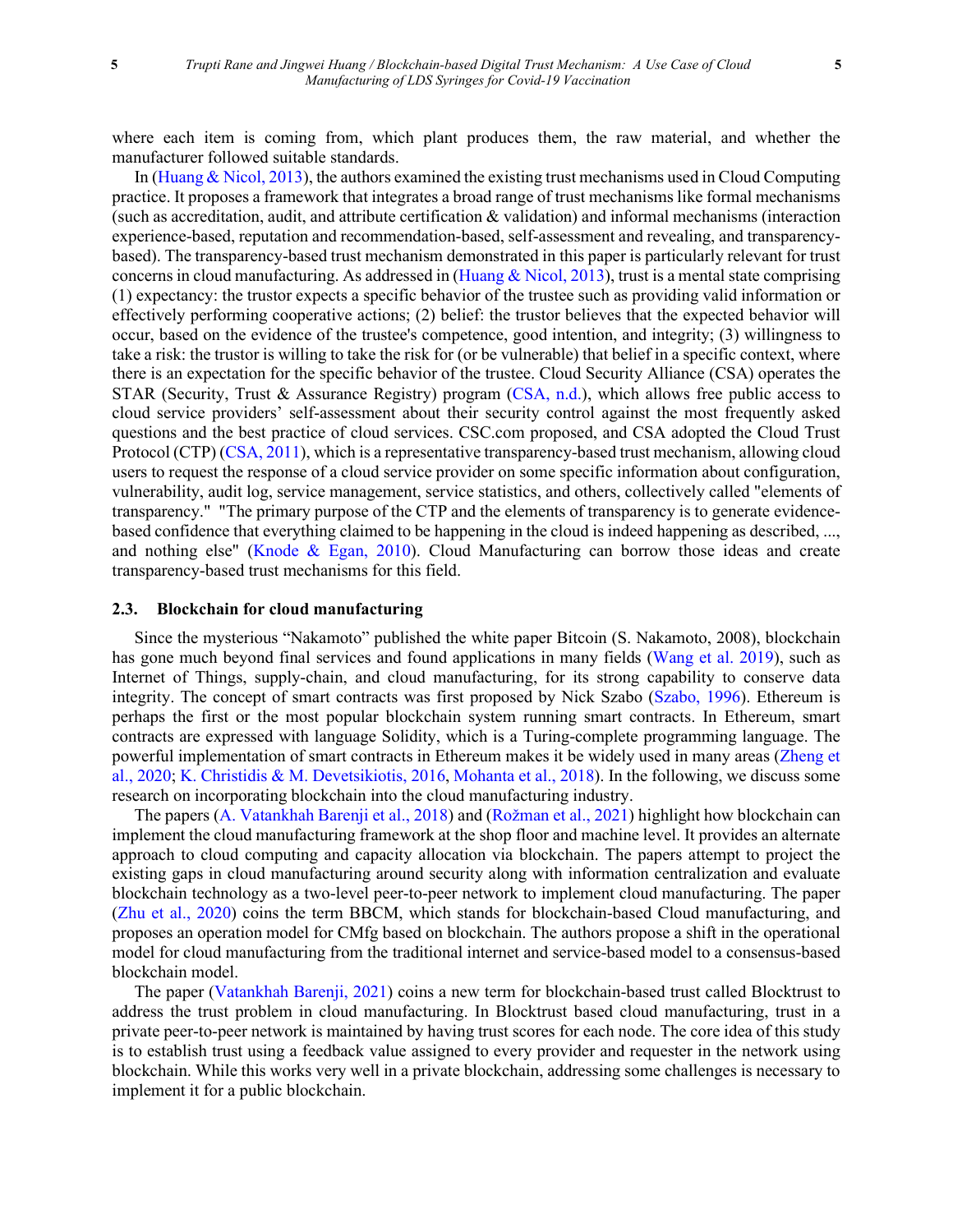The paper [\(Liang et al., 2017\)](#page-24-16) provides valuable insights on how blockchain can provide data provenance on cloud data objects. Even though it does not directly refer to cloud manufacturing, the virtualized manufacturing artifacts are cloud data objects. A data provenance architecture named ProvChain is proposed to provide a tamper-proof environment for cloud data objects and uses blockchain receipt to validate every provenance data entry. This framework can work in a cloud-based application with the standard number of data reads but storing all the movements in a blockchain with large datasets might get challenging.

There is other exciting research around diverse use cases of blockchain in cloud manufacturing. The paper [\(Zhu et al., 2020\)](#page-25-3) highlights concepts from blockchain such as virtual currency, smart contract, consensus algorithm, and HASH256 encrypted technology to realize automatic consensus-driven services. Furthermore, it demonstrates the concepts with a case study on 3D printing using blockchain-based cloud manufacturing.

# **3. Motivating Scenario – Shortage of Low Dead Space Syringes for Saving Covid-19 Vaccination Doses and a Cloud Manufacturing Solution**

#### **3.1. Scenario description**

We propose the potential use of cloud manufacturing of LDS syringes to save extra vaccine doses in fighting the Covid-19 pandemic as our motivating scenario. Vaccine suppliers deliver vaccines with at least one extra dose in each vial. However, LDS syringes are needed to get that extra dose in each vial. While administering the vaccines, healthcare providers realized that the supplied vials came with at least one extra dose, which the standard syringes were incompetent to extract because of design limitations. The standard syringe that came with the vials holds 3 ml of vaccine after injecting, but a thinner, 1-ml syringe called "low dead-volume" or "low dead-space" syringe works well for small doses of vaccines, like that of Pfizer and Moderna. The supply of these 1-ml syringes is currently way lower than the demand [\(Austen](#page-23-13) & J. S, [2021\)](#page-23-13). A few hospitals upgraded their syringes but not all, leading to wastage of the precious vaccine doses. While the Pfizer kits are now coming with a suitable syringe, the Moderna kits still have the standard ones. Per stats, since the US has bought about 300 million Moderna doses so far, there is a high possibility of wastage of around 30 million doses by not enabling vaccinators with the suitable syringe. Also, this issue is not limited to the US. Several countries like Japan and other European countries have reported similar supply chain problems with the low dead volume syringes [\(Moutinho, 2021\)](#page-24-17).

With so many countries struggling with vaccine supplies for mass vaccinations, the syringe shortage is a significant problem that needs immediate attention. Thus, bringing forth the significance of advanced manufacturing and further strengthening the need for digital transformation in manufacturing with modern practices like Cloud Manufacturing. With Cloud manufacturing, addressing the supply shortages of the syringes needs effective collaboration between multiple manufacturers who can cater their manufacturing artifacts and resources by virtualization and consumption on-Cloud. A cloud manufacturing system can tap into any available third-party manufacturing resources to address the manufacturing bottlenecks for low dead volume syringes. Multiple manufacturers can collaborate and manufacture syringes for a single service provider to speed up the process. However, for cloud manufacturing to work out and thrive, digital trust is essential. We aim to develop a digital trust mechanism by using smart contracts in an Ethereum blockchain.

This paper demonstrates the implementation of trust in cloud manufacturing with an example of LDS syringes. We will be using a smart contract leveraging the Ethereum blockchain. It will be a public blockchain with a smart contract between the manufacturer operating in a cloud manufacturing model. The potential customers will be service providers and end customers like hospitals and regulatory bodies such as the FDA (who regulate the medical devices' manufacture).

Let us assume a scenario of cloud manufacturing to meet the surged needs of LDS medical syringes for the Covid-19 vaccination. To focus on the valuable insights, we use a simplified supply-chain relation as illustrated in Fig.1. From the figure, we can identify several vital roles, such as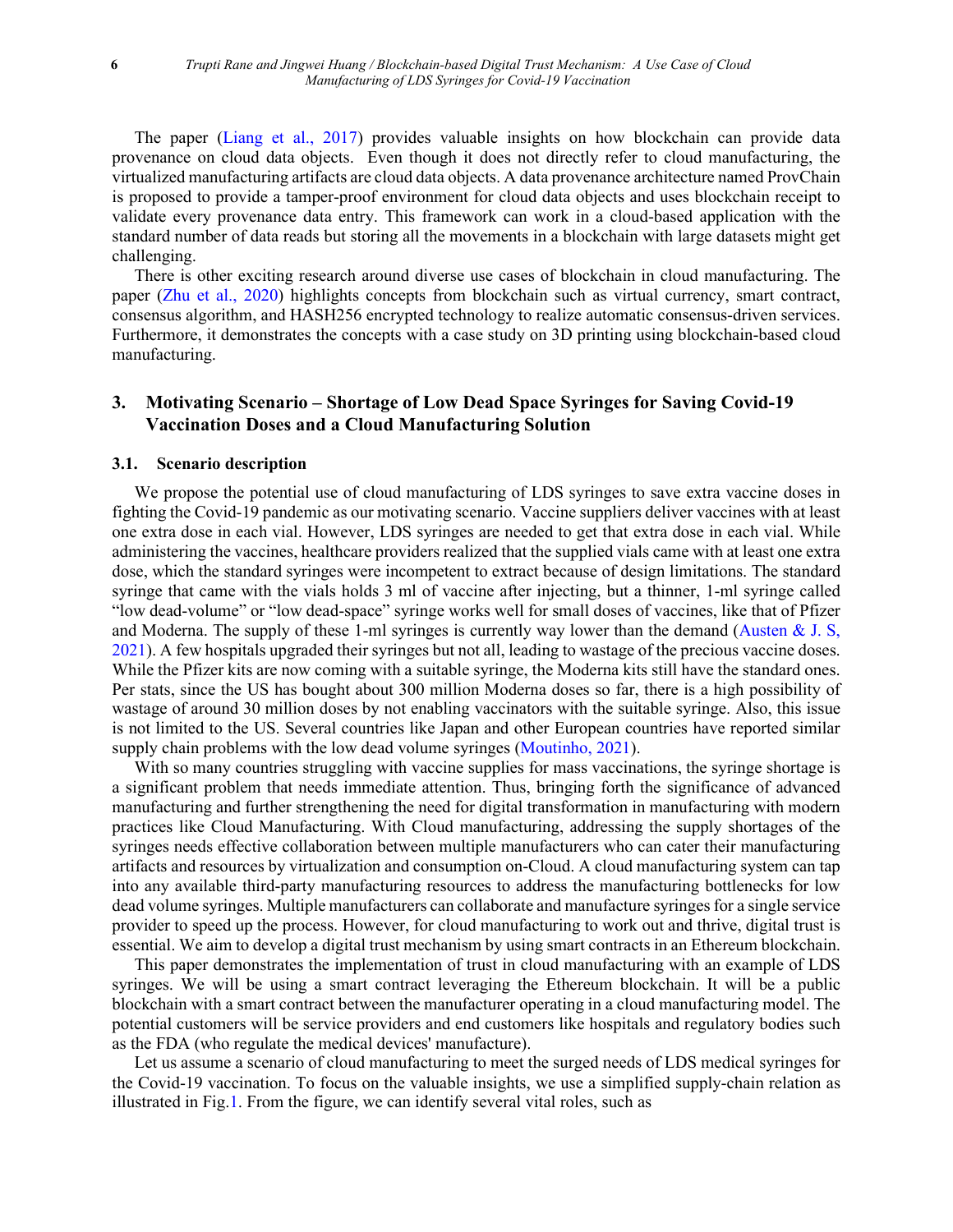**Regulatory Agency: e.g., FDA(G):** Regulatory agencies oversee the manufacturing of medical devices such that their consumption is safe for the general public. E.g., In the USA, the FDA's Center for Devices and Radiological Health (CDRH) regulates all firms that manufacture, repackage, relabel, or import medical devices sold in the country. The FDA protects the public health by having regulations for human and animal drugs and biologics, medical devices, tobacco products, food including animal food, cosmetics, and electronic products that emit radiation. FDA classifies both the LDS (low dead space) piston syringes and LDS hypodermic needles as Class II Medical Devices. In Class II devices, general controls alone cannot provide considerable safety assurance and effectiveness. Class II devices have a moderate to high risk to the patient or user.

**Medical syringe supplier/distributor(S):** The manufacturer distributes products to medical facilities. He will assemble the individual parts before distributing them to its end users.

**Third-Party manufacturers (B, N):** e.g., Syringe barrel manufacturer, syringe needle manufacturer. These are the participant manufacturers in cloud manufacturing who collaborate towards the manufacturing of the LDS syringes.

**Raw material supplier (Mi):** These are the suppliers that supply the raw materials such as heat-treatable stainless steel or carbon steel for the needles and flexible synthetic rubber for the plunger heads, and biocompatible plastics or glass for the syringe body

**Healthcare service provider(H):** These are the direct consumers of the syringes who administer mediation through these syringes to the patients.



**Fig. 1. Scenario of LDS Medical Syringe Manufacturing.**

## **3.2. Potential trust issues in cloud manufacturing of LDS Syringes**

#### *3.2.1. Identity management*

 In the traditional manufacturing of medical devices, the identity establishment and validation are relatively straightforward because the manufacturer is the central entity who procures supplies, manufacturers goods, and then hands over to its consumers, who could be distributors or medical facilities. The manufacturers will have contractual agreements with suppliers that they trust either through previous agreements or quality inspections of samples, and the manufacturers know that they are interacting with the said supplier. When they interact with potential consumers, be it distributors or medical facilities, they can physically or electronically validate the identification information relatively quickly. When there is an inspection from a regulatory body like FDA, they know for sure through easy validation that they are dealing with the correct entity. It is not the case with cloud manufacturing. The manufacturer working on a consignment may not be in the country as the product consumption country. When a distributor from that country requests a consignment, how does the manufacturer ensure that he communicates with the same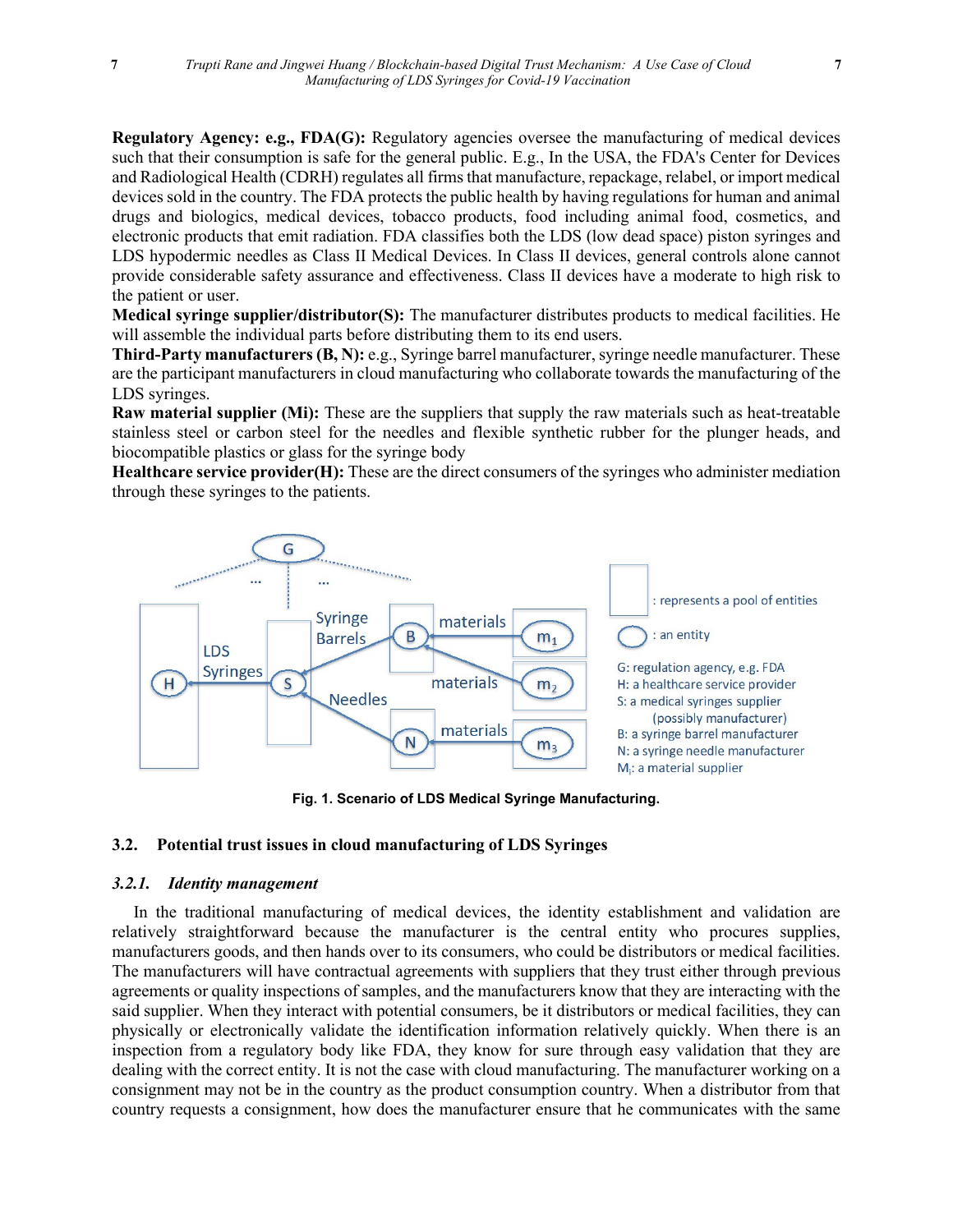entity they are claiming to be? When a regulatory body requests information, how do they validate the identity and access permissions?

#### *3.2.2. Material used for manufacturing*

 The raw materials of the syringe should be compatible with injection fluids. ISO/FDA does not have specific material requirements, and the material depends on manufacturers' design, process, and sterility processes. However, a particular manufacturer may have specific standards per contractual agreement with customers or maintain standardization across its consignment manufactured in a distributed setting. In this case, how does the service provider guarantee that all manufacturing partners use the same material for all the products/parts, and they comply with the dimensions, shape, consistency of the manufactured devices? Since the manufacturing of thousands of parts happens daily, a complete inspection is impossible. Line inspectors can randomly check components at fixed time intervals to ensure they meet material size, shape, and consistency specifications but not the entire consignment.

 The manufacturers in traditional manufacturing, in most cases, have contractual agreements with suppliers that they trust either through previous agreements or quality inspections of samples. The manufacturers themselves are distributors who ensure that their desired quality raw materials go into the manufacture of their products, so they are directly responsible for the quality of the product, in our case, the LDS syringes. It is not the case in cloud manufacturing. The manufacturer is not the distributor of the end-product, and even though they are responsible for the quality of the end-product, their end customers, who are the distributors or medical facilities, may have trust issues on raw materials used for manufacturing.

#### *3.2.3. Transparency and provenance*

 Transparency and Provenance are critical in the manufacturing of medical devices. In traditional manufacturing, establishing transparency and Provenance is relatively simple as there is a single source for all units of products distributed by this manufacturer. These dynamic changes in cloud manufacturing as multiple manufacturers are involved in fulfilling a consignment, giving rise to an urgent need to establish a provenance mechanism for cloud manufacturing, especially medical devices.

 Class II devices have mandatory performance standards, labelling requirements, and post-market surveillance. Post Market surveillance is an integral part of the science of pharmacovigilance that involves monitoring a medical device after its release to the market. As part of this surveillance, consumers can report adverse reactions to drugs and medical devices. The FDA may also carry out active surveillance and monitor the safety and efficiency of medical devices through a Post-Approval Study. The service provider must trace any post-market surveillance findings to the third-party manufacturers who sourced the product in cloud manufacturing. How can the service provider trace the devices back to individual partners who manufactured them?

#### *3.2.4. Adhere to current good manufacturing practices (CGMPs) from FDA*

 CGMP assures the quality of products by having manufacturers efficiently and suitably control their operations. The manufacturers of LDS Syringes should adhere to class II Current Good manufacturing practices from FDA and should be able to prove the adherence when inspected. It includes procuring the correct quality raw materials, instituting robust quality management systems, operating procedures, identifying and investigating product quality deviations, and maintaining reliable testing laboratories. All parts of the LDS Syringes should be manufactured, assembled, and sterilized by recognized national or international codes of good manufacturing practice for medical devices.

 In traditional manufacturing, manufacturers produce the products in their premises in manufacturing units that they have complete autonomy of, both physically and for controlling the operations. So, complying with CCMP is an easy task. However, it is not the case in cloud manufacturing. How can service providers trust third-party manufacturers, some of whom could be outside the geographic boundaries of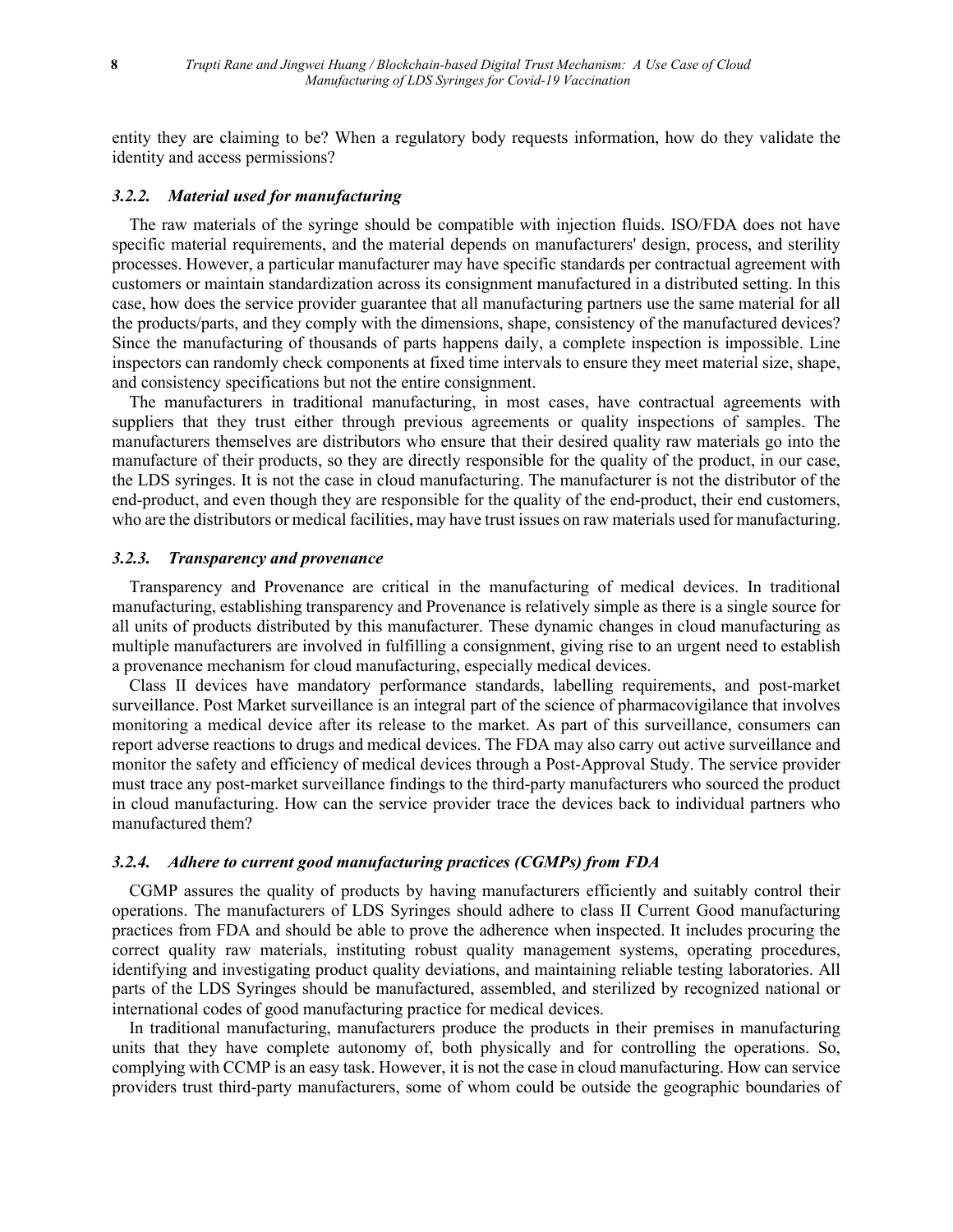FDA regulations, to adhere to these regulations? Some relevant parts of CGMP include the following aspects.

## *(1) Sterility*

The sterility of LDS syringes is vital since they need to be free from disease-causing agents. They are usually to be packaged individually in airtight plastic. Several syringes are subsequently packed into boxes, stacked on pallets, and shipped to distributors. For manufacturing medical devices like LDS syringes, sterility is a vital part of the manufacturing process. The products need to be free from disease-causing agents. As part of regulations in most countries, it is compulsory to demonstrate sterility in manufacturing conditions if inspected. For cloud manufacturing to work for this use case, equipping the service providers to easily verify that sterility was maintained during the manufacturing process by all the third-party manufacturers involved is necessary.

 Sterility should also be demonstrated to the regulatory bodies when requested or inspected. This aspect is crucial for establishing digital trust. Few examples for established sterilization methods for Category A and B devices are:

**Established Category A Sterilization Methods: Dry** heat, EO with devices in a fixed, rigid chamber, Moist heat or steam and Radiation (e.g., gamma, electron beam)

**Established Category B Sterilization Methods:** Hydrogen peroxide (H2O2), Ozone (O3), Flexible bag systems (e.g., EO in a flexible bag system, diffusion method, injection method)

Novel Sterilization method: A Novel Sterilization Method is a method that FDA has not reviewed and determined to be adequate to sterilize the device for its intended use effectively.

**Examples of Novel Sterilization Methods:** Vaporized peracetic acid, High-intensity light or pulse light, Microwave radiation, Sound waves, and Ultraviolet light

# *(2) Submission of 510(k) to demonstrate substantial equivalence*

In specific scenarios in the manufacturing of Class II devices,  $A \frac{510}{k}$  submission is necessary as per protocol. It is necessary for the demonstration of substantial equivalence to another legally US marketed device. Substantial equivalence means that the new device is as safe and effective as the predicate. A device is substantially equivalent if, in comparison to a predicate, it

- o has the same intended use as the predicate; and
- o has the same technological characteristics as the predicate. or it
- o has the same intended use as the predicate; and
- o has different technological characteristics and does not raise different questions of safety and effectiveness; and
- $\circ$  the information submitted to FDA demonstrates that the device is as safe and effective as the legally marketed device.

A device may not be marketed in the US until the submitter receives a letter finding the device substantially equivalent. Class II Syringes and Needles are - Not eligible for a third-party review of 510K [\(FDA, 2020a\)](#page-23-14). For medical devices, FDA classifies them according to their assessed risk. The highest-risk devices (Class III) require the FDA's premarket approval application before marketing. Manufacturers have to demonstrate a reasonable assurance that the devices are safe to use and effective to get the device's approval. For moderate-risk medical devices (Class II), marketing is cleared by the FDA once the manufacturer demonstrates that it is substantially equivalent to a legally marketed predicate device that does not require premarket approval. Devices that present a low risk of harm to the user (Class I) are subject to general controls only, and most are exempt from premarket notification requirements.

FDA can inspect manufacturing facilities worldwide, including facilities that manufacture active ingredients and medical devices. In most cases, it relies upon reports of potentially defective drug products from the public and the industry to identify sites for which an inspection or investigation is needed [\(FDA,](#page-23-15)  [2017\)](#page-23-15).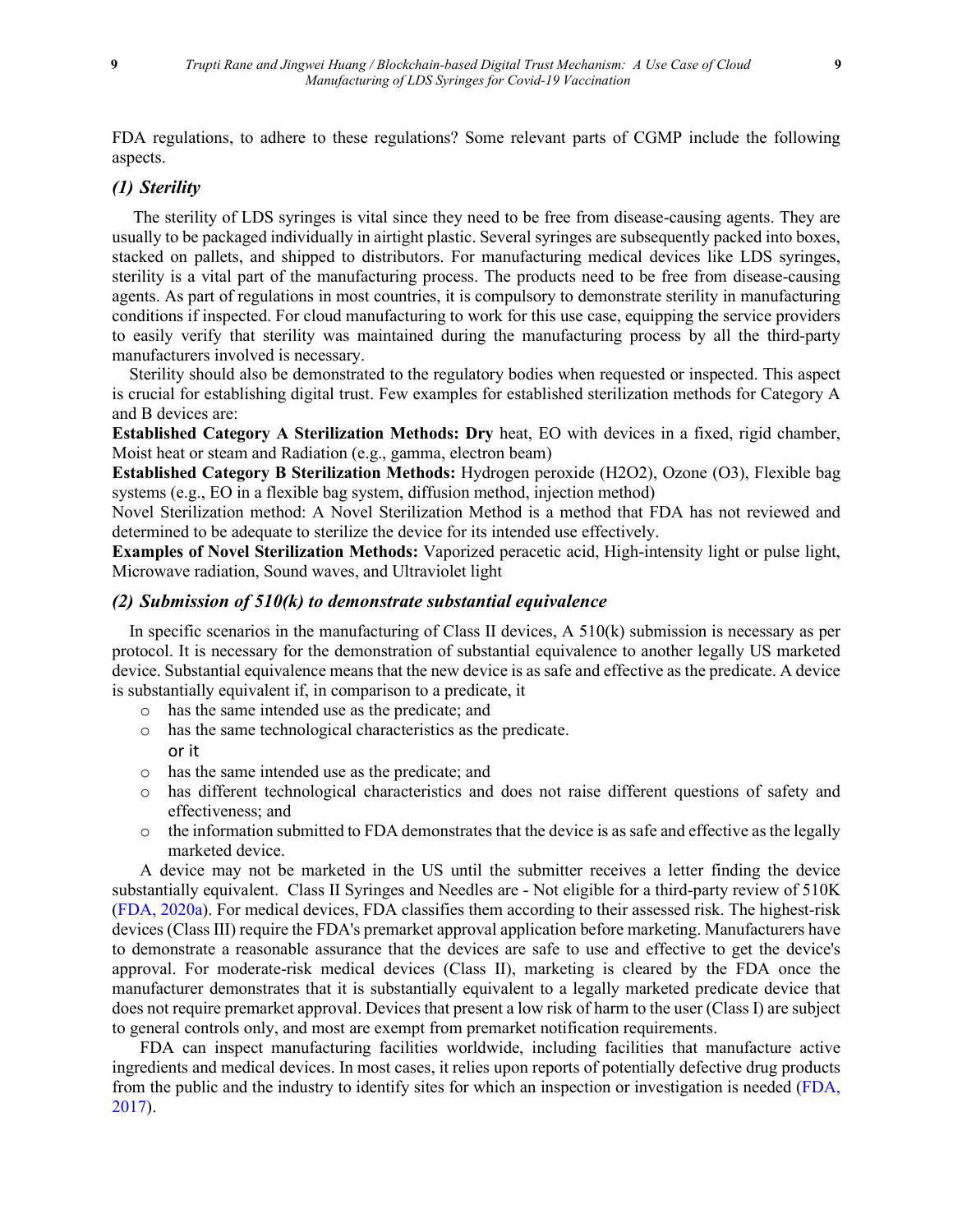**Establishment Registration:** When FDA registers a business, it will not issue a Registration Certificate to the business. FDA only issues a registration number [\(FDA, 2021\)](#page-23-16). FDA registration means a registration of the business rather than the registration of the devices [\(FDA, 2020b\)](#page-23-17). Owners or operators of places of business (also called establishments or facilities) involved in the production and distribution of medical devices intended for use in the United States (US) are required to register annually with the FDA. This process is known as establishment registration.

# *3.2.5. Service provider patent*

 The service provider may hold the patent for the syringe design. In which case, others cannot produce it. In a distributed scenario with individual manufacturing of parts, how does this work? How does a service provider with a patent protect its intellectual property and trust third-party manufacturers who may be in a different country? How to work around the difficulty in detecting infringement in patents in a cloud manufacturing scenario?

## **3.3. System concept of CMfg for LDS syringes**

 As a potential solution focusing on the data provenance and adherence to the current good manufacturing practices (CGMP) in cloud manufacturing, we propose an IoT-enabled cloud manufacturing system setting that deploys a smart contract to record the readings of the IoT devices into the immutable blockchain. The IoT devices monitor the manufacturing conditions and record them so that no tampering is possible. Anyone requiring access to this information can traverse through the blockchain to get it and consume it as required. In the Cloud Manufacturing environment, we have the following assumptions for our motivating scenario.

- o IoT devices equipped in the manufacturing facility of medical syringes, or their parts monitor the environmental status of concern in real-time.
- o Edge computing is deployed at the manufacturing site to preprocess the real-time streaming sensor data.
- o Cloud services perform the following tasks:
	- o Provide cloud-based manufacturing computing services.
	- o Archive the data processed by edge nodes into a cloud repository.
	- o Generate a hash for each file of archived data.
	- o Produce the digest (represented as a statistical summary) of real-time manufacturing status.
	- Store the status digest and associated hashes of data files into a distributed ledgerblockchain.

Each IoT device identifies by a specific code and connects to a computer connected to the blockchain. The IoT device sends the sensor data to the computer that prepares and logs the transactions into the blockchain. It also enables demonstrating them to potential customers who can now confidently order products such as medical devices from this manufacturer once this manufacturer demonstrates the sterility in its manufacturing process.

# **4. Approach**

## **Identity Management**

For Identity management, an Identity Trust Fabric (ITF) blockchain, which will act as a distributed ledger for cryptographic proofs for decentralized identities, can be built. This ITF blockchain will provide verifiable credentials GTID (Global transaction ID) and facilitate decentralized trust between the entities involved, including the credential issuers, holders, service providers, and consumers, thus eliminating the need for a centralized authority. The ITF Blockchain will use Decentralized Publickey Infrastructure (DPKI) for identity management. The idea is to build a Self-Sovereign Identity (SSI) where individual stakeholders can own and manage their digital identities. Upon legally establishing a decentralized identity, we can verify the enrollment of service providers within the ecosystem. [\(Hewett et al., 2019\)](#page-23-18) present the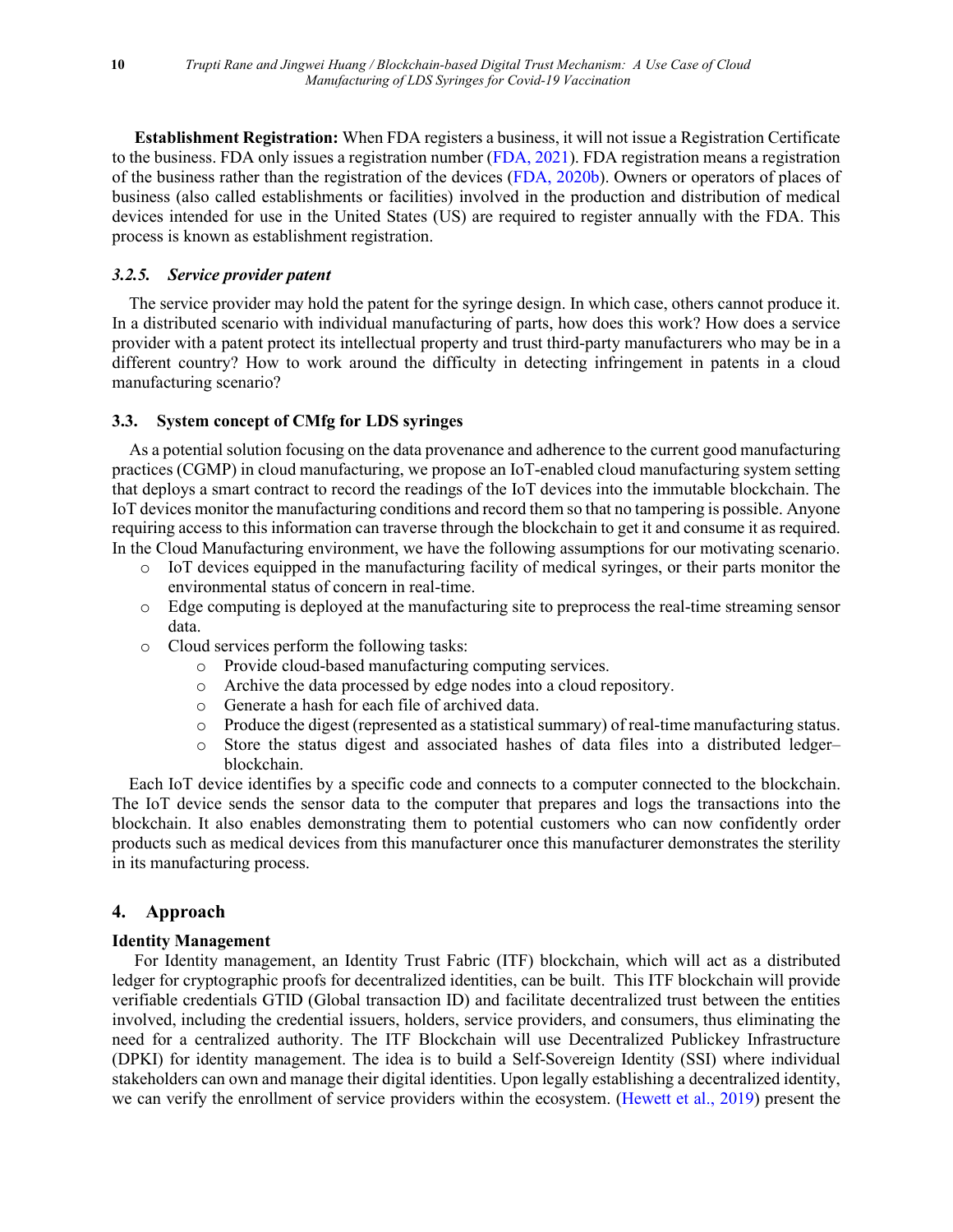concepts of Digital Identity and their implementation using blockchain for the supply chain industry. The same concept extends in our use case for identity management.

Authentication: In one simplistic example, a person creates a pair of private and public keys in an identity wallet. An ITF stores the public key (identifier) hash immutably. While adding the transaction, the entity in the block transactions gets assigned an auto-generated identifier or Smart-ID by the smart contract. This ID is saved in the blockchain with the attributes and serves as a GTID.

The ITF also stores the certification record. If the user wants to access a service, it is enough to present its identifier/Smart-ID as a QR code or within a token. The service provider verifies the identity by comparing the hash values of identifiers with their corresponding hash records in the ITF. If they match, ITF grants the access. It can be a separate smart contract that service providers can query, partners to validate identity, or integrated with the transaction management with independent, smart-contract functions implementation.



**Fig. 2. Data Flow; Cloud Manufacturing of LDS Syringes with Blockchain**

## **Manufacturing transparency and provenance management**

In manufacturing medical devices, especially Class I and Class II, sterility is of utmost necessity. The idea here is to use IoT sensors to monitor the sterility determinants and store these manufacturing conditions in the blockchain to demonstrate adherence to sterile manufacturing. Once the blockchain stores the data, it is immutable and can be easily validated after the fact. It enables demonstrating these conditions to the authorities like the FDA when requested or in an inspection.

IoT sensors are used in various applications to record diverse readings such as temperature, humidity, and chemical concentration, among others. However, with the current scheme of things, it might not be possible to connect all IoT devices directly to blockchain since they are not as large as conventional computers, and there have been challenges with establishing a consensus with IoT devices in a blockchain. The consensus mechanisms we have today are comprehensive for IoT devices that have limited computing. IoT devices are heterogeneous, and Scalability is also one of the challenges as the size of blockchain proliferates, especially in IoT systems. Also, not all data generated by IoT devices can be stored on an Ethereum blockchain mainly because generating these many transactions is infeasible both from a storage standpoint and economically. It could make the maintenance of blockchain expensive and extremely slow.

Hence, we first need to establish what information the transaction management blockchain should store such that the data integrity can be confirmed without mirroring all the IoT readings into the blockchain storage. It is worth reiterating that blockchain is not a database but can be conceptualized more like a ledger.

o Let us assume that the IoT device in consideration sends out the reading every 2 seconds for simplicity and demonstration purposes. This device is placed in the manufacturing unit to get an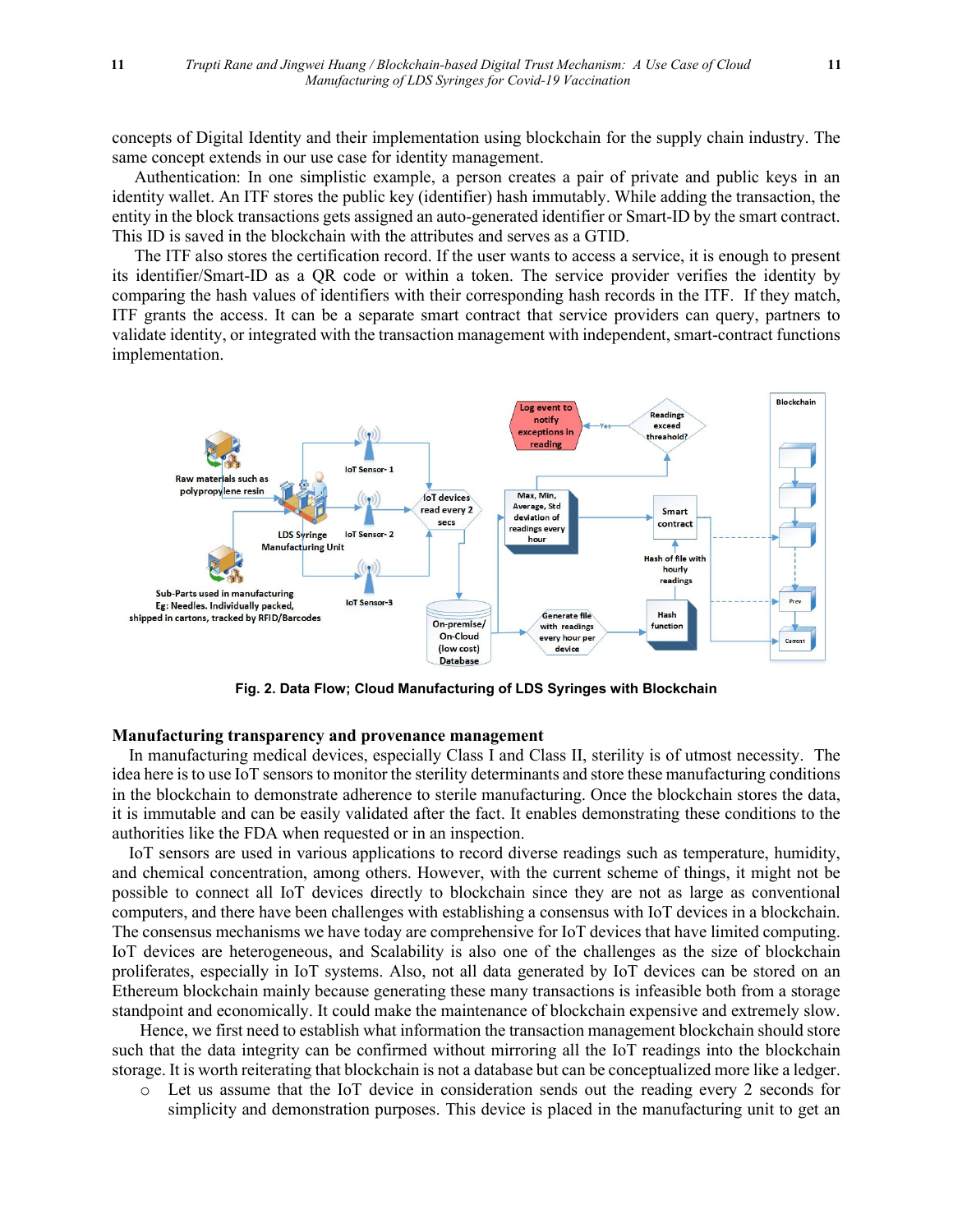accurate reading of the measure conveniently. This measure could be a reading of temperature, humidity, or concentration of a particular chemical that the manufactured devices use during the sterilization process. If some data need access control, use Role-based Access Control (RBAC) as conditions of the smart contract.

- o One reading every 2 seconds implies having 30 readings per minute and 1800 readings per hour.
- o The manufacturer has a dedicated private database, either on-premises or on-cloud, that gets fed this data. The data will be the operational data from the manufacturer's IoT devices stored on a lowcost database. The retention period of this data can be configurable based on the average lifespan of the manufactured product. For example, for an LDS Syringe, if the expiry date could be five years from the manufacturing date, data up to 5-6 years will warrant enough coverage for FDA inspections until the last unit from that batch is either consumed or invalidated due to expiry.
- o The database logs the stream of readings between the start and end time in a file. It could be a simple flat file with 1800 entries of timestamp and the corresponding reading per device. The blockchain then stores the hash of this file.
- o Along with this hash, a single blockchain transaction also stores the max, min, average, and standard deviation of all the 1800 data points. The database also maintains the maximum, minimum, and average reading thresholds. If readings breach these thresholds, the smart contract triggers an event to record an exception in the sterility condition on the blockchain.

## **Validation of data:**

During an inspection, the readings from the database can demonstrate adherence and compliance with sterility for a duration of time. The hash is calculated on the dataset and compared to that hash saved in the Ethereum transaction blockchain. If it matches, it proves that the database is not tampered with, and the IoT device indeed captures the readings.

Validation of the Maximum, Minimum, Average readings for the configurable duration is possible without a site visit by traversing through the blockchain and querying the blockchain to check for exceptions logged. Additional validation and access control are in place in the smart contract for managing the access to functions of the smart contract.



**Fig.3 A Brief View of Deployment of IoT Devices in LDS Syringe Manufacturing**

Figure 3 shows a simple view of how manufacturing units place IoT devices. Each manufacturing unit manufactures one or more products. Based on the sterility requirements in manufacturing these products,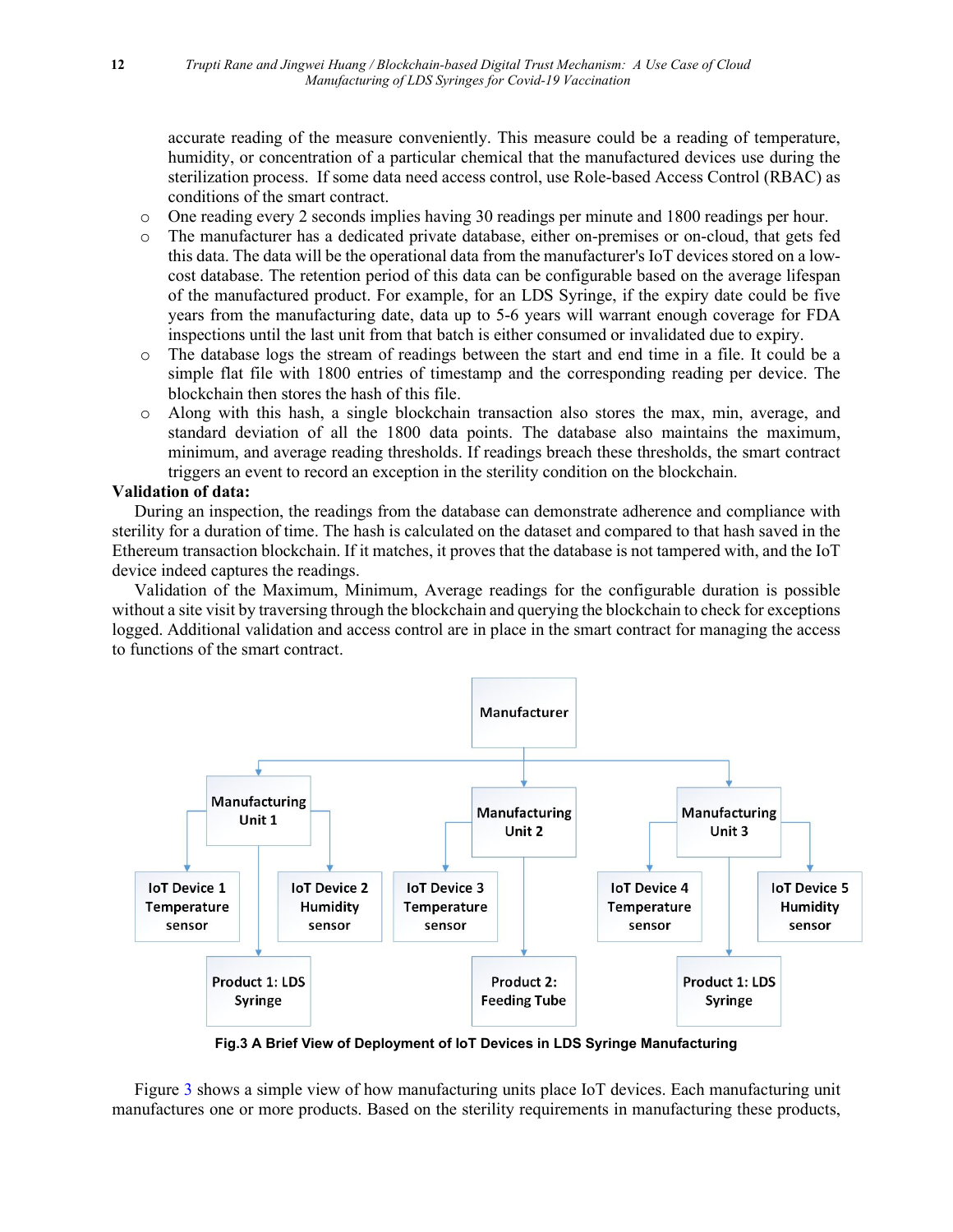each unit may have one or many IoT devices. Each could measure any reading, such as temperature, humidity, or chemical content. A manufacturer may have more than one unit to manufacture the same goods or a series of products.

#### **5. Blockchain Experiments with Ethereum Smart Contract**

Some of the key characteristics of blockchain that make it broadly applicable to work across different types of applications and across diverse industries are:

- o Distributed/Decentralized architecture: It does not involve the traditional client-server, centralized architecture. Information is stored in a cryptographically secured distributed environment, duplicating data on each machine/node part of the blockchain. It helps in multiple ways, such as.
	- o By preventing a single point of failure
	- o By eliminating the traditional cybersecurity risks such as DOS, spoofing attacks that usually target the server
- o Immutable data storage: Once data gets a blockchain, this information becomes noneditable. Simplistically stating, each block stores the hash of the previous block. Any slight change in the previous block's data will result in the change in its hash value resulting in a mismatch of hashes with the next block, thus invalidating the transaction. It helps with maintaining the data integrity of the blockchain.
- o Eliminating the third-party/middleman: Blockchain-based on a smart contract eliminates the need for an escrow/mediator to oversee transactions between two parties.

The proposed solution can be deployed on the public Ethereum blockchain. Any node that is part of the blockchain will be able to interact with the manufacturer. Regulatory agencies, Syringe distributors, and healthcare service providers interact with the manufacturer as customers through the blockchain as long as they know where (address of the contract) the contract is located. Once deployed, this smart contract will not be altered or destroyed. The blockchain will store the manufacturing conditions to demonstrate sterility. This data is relevant for both data provenance and inspections. This data can be verified offsite as well and can give a snapshot of conditions in the past.

#### **5.1. Smart contract**

 A smart contract consists of snippets of executable code that run on top of the blockchain. When executed, it facilitates an agreement between two or more parties who may not trust each other without a trusted third party [\(Buterin, 2014\)](#page-23-7). Smart contracts enable users to embed their agreements and trust relations into a code and enable the execution of automated transactions without the supervision of a central authority. Smart contracts help automate paper contracts and agreements that otherwise require a third party by converting them into digital contracts.

 The proposed smart contract will be between a manufacturer, regulatory bodies (e.g., FDA), and the manufacturer's potential customers. These customers could be hospitals that directly procure goods (E.g., LDS syringes) from this manufacturer or intermittent cloud manufacturing service providers who will procure and then distribute to medical centers and hospitals.

 Each deployment of the smart contract will be associated with one manufacturer. Different manufacturers can deploy different instances of the smart contract, and these will be independent of one another hosted on different smart contract addresses on the Ethereum blockchain. It is in line with deploying an off-the-shelf application by different users where the same application will deploy independently. With the approach, the IoT devices are proposed to monitor the manufacturing facilities and act as sensors that capture the manufacturing conditions. A manufacturer can have one or more IoT devices placed in different manufacturing units associated with the syringes (or other products) manufacturing facilities. One smart contract implementation will hold information on all devices and readings in all the manufacturing units associated with this manufacturer. Each IoT device registered by the manufacturer will be assigned a threshold for low and high readings beyond which they will be outside its bound. If all readings are within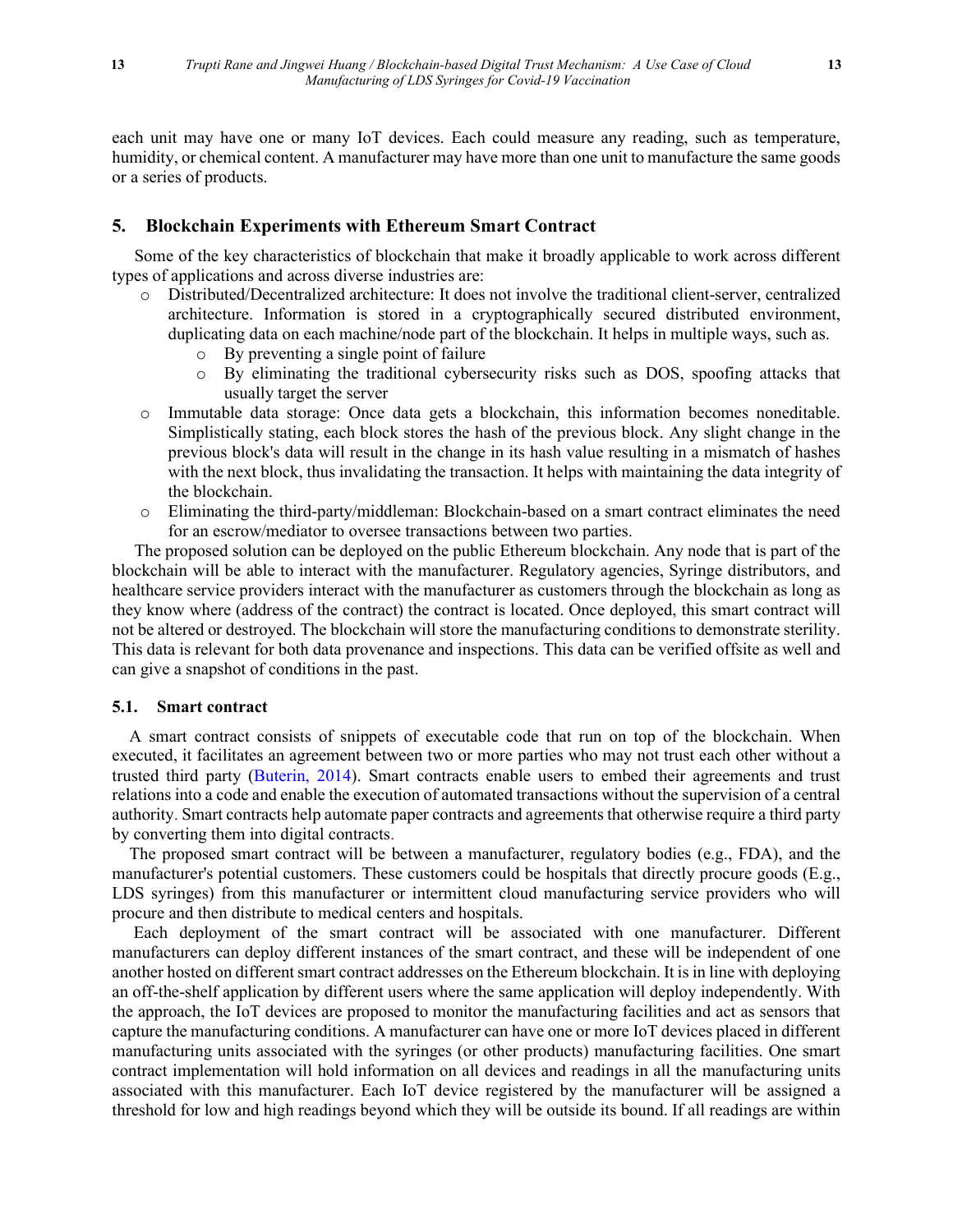the set low and high threshold, the environment in the manufacturing unit can be considered ideal for sterility and manufacturing the product. The smart contract will also hold a list of available products for customers to order and the inventory available through the manufacturer.

 One of the advantages of cloud manufacturing is the cost efficiency it brings it. Hence, it would be counterproductive to have a cost overhead of a country-independent trusted third-party bank for regulating payments from service providers to manufacturers. A trusted payment mechanism that assures that the service provider will make payments on goods receipt is equally crucial for digital trust between the stakeholders involved. The proposed smart contract also provides ways of carrying out trusted transactions between a manufacturer and its customer (supplier/distributors or medical facilities).

## **5.2. Smart contract template for CMfg**

A transaction to a smart contract can be triggered by referencing the unique addresses assigned to it by blockchain technology. Solidity is a high-level language used to implement smart contracts. Like an objectoriented programming artifact such as a class, smart contracts have attributes or variables that are either private or public, along with methods that operate on these attributes. The private attributes of a smart contract can be accessed through these operations/methods of the smart contract, whereas the public attributes are accessible by reference outside the methods defined in that smart contract. Even though an attribute may be private, it does not mean the values of this variable are a secret. If a smart contract developer knows the exact transaction where the smart contract referenced this attribute on a blockchain, the private attributes may be viewed by referencing this transaction using a block explorer. However, the private attributes are nonmodifiable from outside the smart contract. In addition to attributes and methods, the smart contract also has events. Events are very crucial for smart contracts. Because smart contracts' transactions are asynchronous, when a miner mines the transaction, the return code is not available synchronously to the frontend (JavaScript or any other UI of the blockchain). Here events come to the rescue as the smart contract's address stores these events. The blockchain frontend can configure to listen/subscribe to these events and act accordingly. They can serve as transaction log as well.

The smart contract developed to ensure the sterility constraints in cloud manufacturing can have the attributes, events, and operations below.

# *5.2.1. Attributes*

- (1) Single EOA (Externally owned address) for Manufacturer.
- (2) Registration ID
- (3) Product Inventory. A mapping list of all products with their inventory available for selling on this blockchain.
- (4) A list of all devices deployed by manufacturer. The information is stored in a structure which has the device identifier, the manufacturing unit id, its status (ACTIVE/INACTIVE) which indicates if it is actively monitoring and logging into the blockchain, and its low and high threshold.
- (5) Any address may request for access to the readings of an IoT sensor device. This means FDA account; any service provider or end-customer can attempt to access the readings. Any data logged in Ethereum is public and available to any address subscribed to this blockchain. So, the data is immutable but not private.

The smart contract maintains a list of access requests made by any address through its get methods. It enables the manufacturer to have visibility on which accounts accessed the readings. The visibility of these attributes is private, so the access is only through the smart contract. In solidity, every public attribute has default getter methods for access. The private visibility keeps control on provisioning access only through the methods defined in the smart contract.

The Shipments list maintains the list of customers, the quantity to be sent out to each customer, and the amount exchanged for the product sale. The customer's default mapping maintains any defaults for specific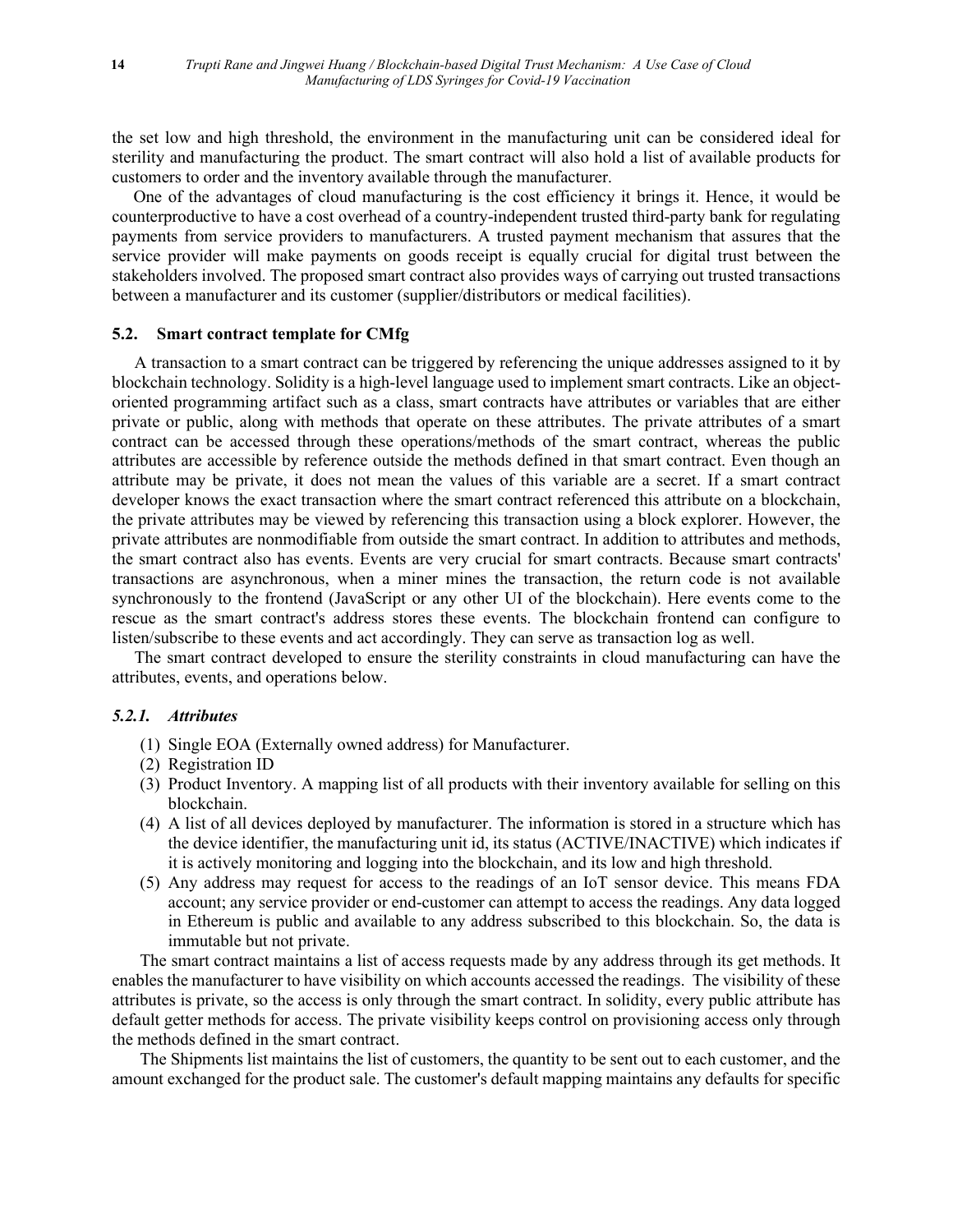customers. For example, if a service provider states by default, auto-send 20 LDH syringe cartons if all readings are within bound, this default is saved in an attribute named Customer\_Qty.



**Fig.4. Process Workflow Diagram of the Smart Contract Functions.**

 Figure 4 above represents a process workflow of possible interactions between a Manufacturer, two customers Customer-1 and Customer-2, the Regulatory body (FDA), and the smart contract. The figure depicts how the smart contract template for CMfg works, capturing a few daily operating scenarios. Let us assume that the initial balance in the manufacturer's account and two customer accounts are 100 ETH, respectively. The smart contract address does not have any amount locked against it. As the first step, the manufacturer deploys the smart contract. He then sets its registration id and sets default quantities for the two regular customers. Setting the default quantity implies that when these customers validate the IoT readings posted, get convinced that the current good manufacturing processes are adhered to, and approve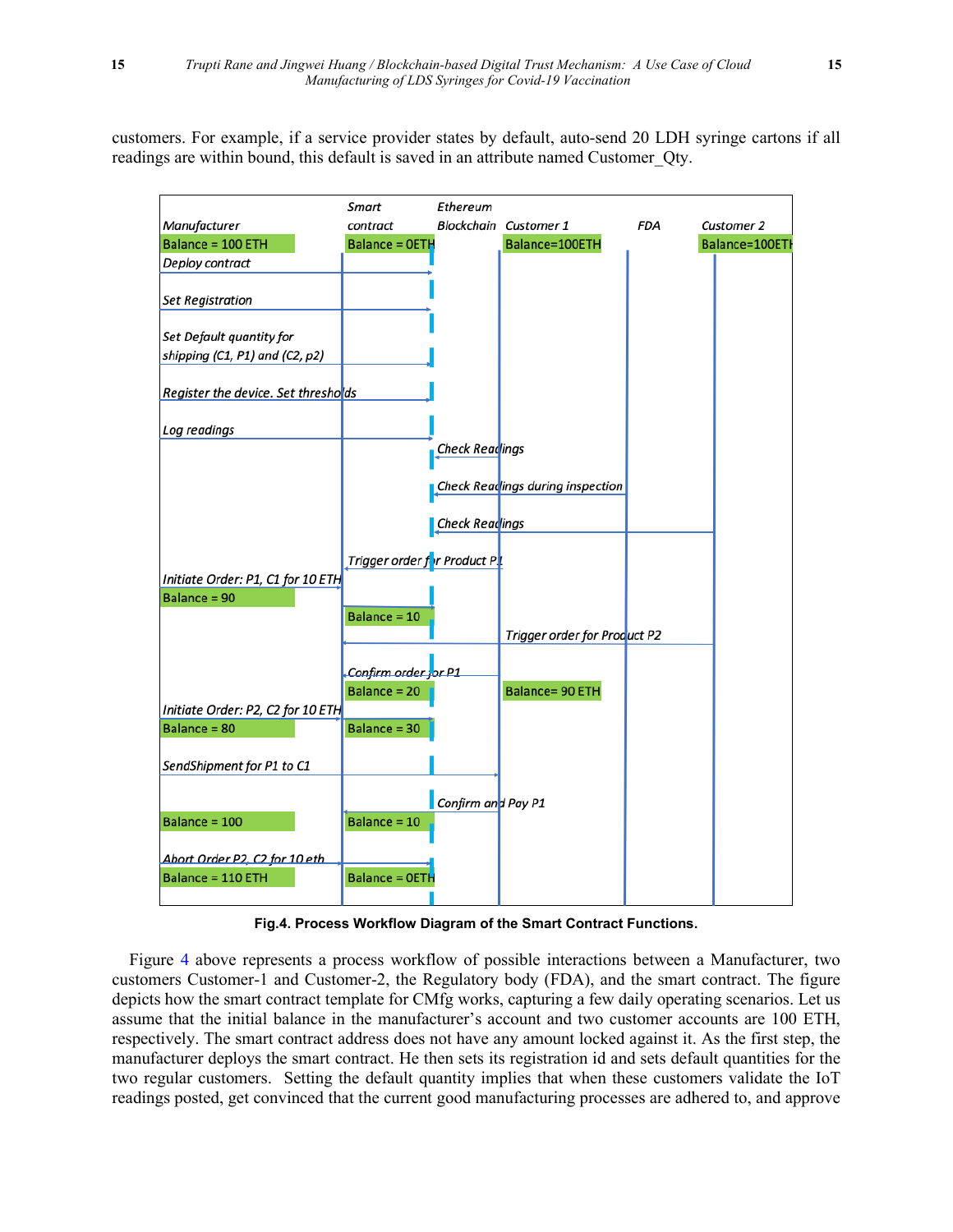to trigger an order from the manufacturer, the dispatch of shipments with respective default quantities happens. Ethereum deducts a small fraction of processing charges for these transactions. This amount of processing transactions depends on the code in the smart contract for these operations/methods.

 Next, the manufacturer registers the IoT devices in their manufacturing units and sets the thresholds for these devices. Subsequently, the IoT devices will collect the sensor data and post the readings to the blockchain via the logging method of the smart contract. Once the readings are in the blockchain, the customers can check these readings to make informed decisions on purchases from the manufacturer. The regulatory body can also validate these readings in the event of an inspection.

 Upon validation, Customer-1 triggers an order for product P1. Upon receiving this trigger for intent to purchase, the manufacturer initiates the order for P1 for the default quantity Q1 for Customer-1. The manufacturer also locks 10 ETH into the smart contract. This amount is the selling price of product P1 for quantity Q1. At this point, the manufacturer's balance reduces to approximately 90 ETH. The smart contract has locked 10 ETH. The manufacturer's balance is an approximation here as we are not tracing the fractional processing fee that gets deducted by each of the other operations performed by the manufacturer using the smart contract. Upon receiving the initial order event, Customer-1 confirms the order by locking 10 ETH into the smart contract's address. The balance for Customer-1 is now 90 ETH, and the smart contract has a balance of 20 ETH in total. Subsequently, the manufacturer also initiates an order for Customer-2. Assuming the transaction amount is again 10 ETH, 30 ETH is now locked in the smart contract. The manufacturer now ships out to Customer-1. Upon receipt, Customer-1 confirms and pays the manufacturer. At this point, Customer-1 sends 20 ETH to the manufacturer's account. It includes the 10 ETH locked by the manufacturer originally and the 10 ETH sent by the customer. Suppose the manufacturer aborts Customer-2's order, on the other hand, for reasons better known to him. In this case, Customer-2's 10 ETH locked with the smart contract will return to its account.

 At the end of these interactions, the manufacturer gets a net of 10 ETH for his transaction with Customer-1. He gets nothing from Customer-2 as their transaction is in abort status. Hence final balance with the manufacturer is 110 ETH. Customer-1's balance is less by 10 ETH, and Customer-2 is as-is. The residual balance locked on the smart contract is also 0 since no "in process" transactions are now pending.

## *5.2.2. Operations/methods*

## *(1) Manufacturer attributes maintenance:*

- $\circ$  The *set RegistrationID()* and *updateInventory()* functions are used by the manufacturer to set its registration ID and product inventory.
- o The *getInventory()* function is an internal function used within the smart contract to get the available inventory of a product.
- $\circ$  The *setQty* customer() will set the default quantity for a customer for a particular product. It means when this customer with this quantity set calls a *trigger order()* function, the default qty is shipped out.
- Modifier *onlyManufacturer()*, when used in a function, ensures that it only executes when the condition in the modifier is valid. In this case, the contract accepts only the transactions from the manufacturer's.

# *(2) Device maintenance:*

- o Only the Manufacturer's account can call functions to activate/deactivate a device.
- o *activateDevice():* When the below parameters are passed as input, the *activateDevice()* function will activate the IoT device to post readings.
	- o Manufacturing unit
	- o IoT Device ID
	- o Low and high threshold within which the readings are considered normal to maintain sterility.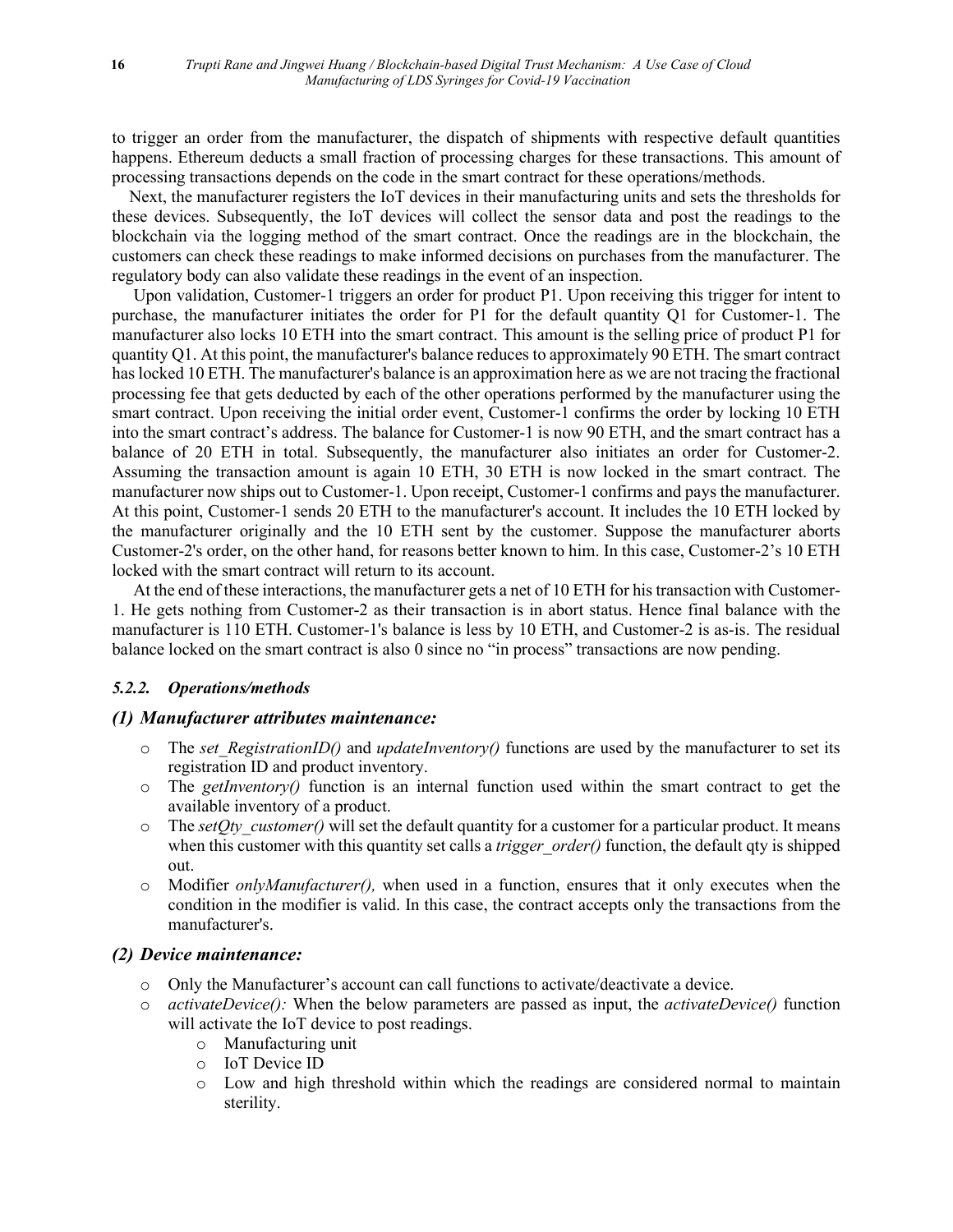o Similarly, functions to Deactivate/Reactivate IoT device are also part of the smart contract.

# *(3) Manufacturing transparency and provenance management:*

## Post Reading:

- o Each IoT reading on the Ethereum blockchain will have the following:
	- o IoT Device ID
	- o Start and End timestamp
	- o Min, Max, Avg, Std Deviation
	- o The hash of all the readings being aggregated that fall under the start and end timestamp.
- o *postReading()* logs a consolidated reading from the IoT device. The manufacturer's account logs this through the computer on which the database that the IoT device readings reside is. Consolidation of max reading, min reading, average reading, the standard deviation for all readings between the start and end timestamp, and the readings' hash is a single transaction.

# Read readings:

- o *comparethresholds()* below compares the min, max, and average reading for a start and end timestamp to the threshold values and returns a true if these are within this threshold.
- o It means that during this time frame, the manufacturing conditions complied with the expected behavior. *getReading()* returns the reading logged by the device passed with the start and end time. The reading is returned to the UI through an event as well.
- o The *checkProduct()* checks whether a passed productid exists in the blockchain and has inventory against it.
- o *checkAccessRequest()* is used by the manufacturer if he needs to know if a particular address has ever requested to access a device's reading.

# *5.2.3. Operations overview*

- o Any customer can request a reading from a device using the *getReading()* function of the smart contract. It is possible to request any number of readings logged in the blockchain by the manufacturer.
- o Once convinced that manufacturing has complied with the necessary sterility practices, they can send a *trigger\_order()* function.
- o It sends an event that the manufacturer is actively listening to. Once received, the manufacturer sends an *initiate purchase()*. This transaction value is the amount the manufacturer is quoting to receive in return for the product's sale.
- o The customer then sends *Confirm\_purchase()* to confirm the purchase. The value of the transaction delivers to the smart contract. At this point, a smart contract has amounts from both parties, but the transaction state is locked.
- o Once *confirm\_purchase()* is received, the manufacturer sends the shipment.
- $\circ$  The customer confirms and pays by sending a *confirm and pay()*. At this point, the manufacturer gets his money and customer his goods—all without a third party involved.
- o If the manufacturer wants to abort the transaction before a *confirm\_purchase()* is sent, he can do so. His money will be sent back to his account, and the transaction will be reverted.

# **5.3. Examples of operations with smart contract**

# **Smart contract deployment and functions**

 Once the smart contract is created and deployed on a blockchain, the smart contract code becomes immutable. No changes to the smart contract code are possible at this point. It ensures the integrity of the smart contract, and its terms are maintained. This section highlights the output for sample transactions to provide an outlook of the working of the smart contract created in the preceding section.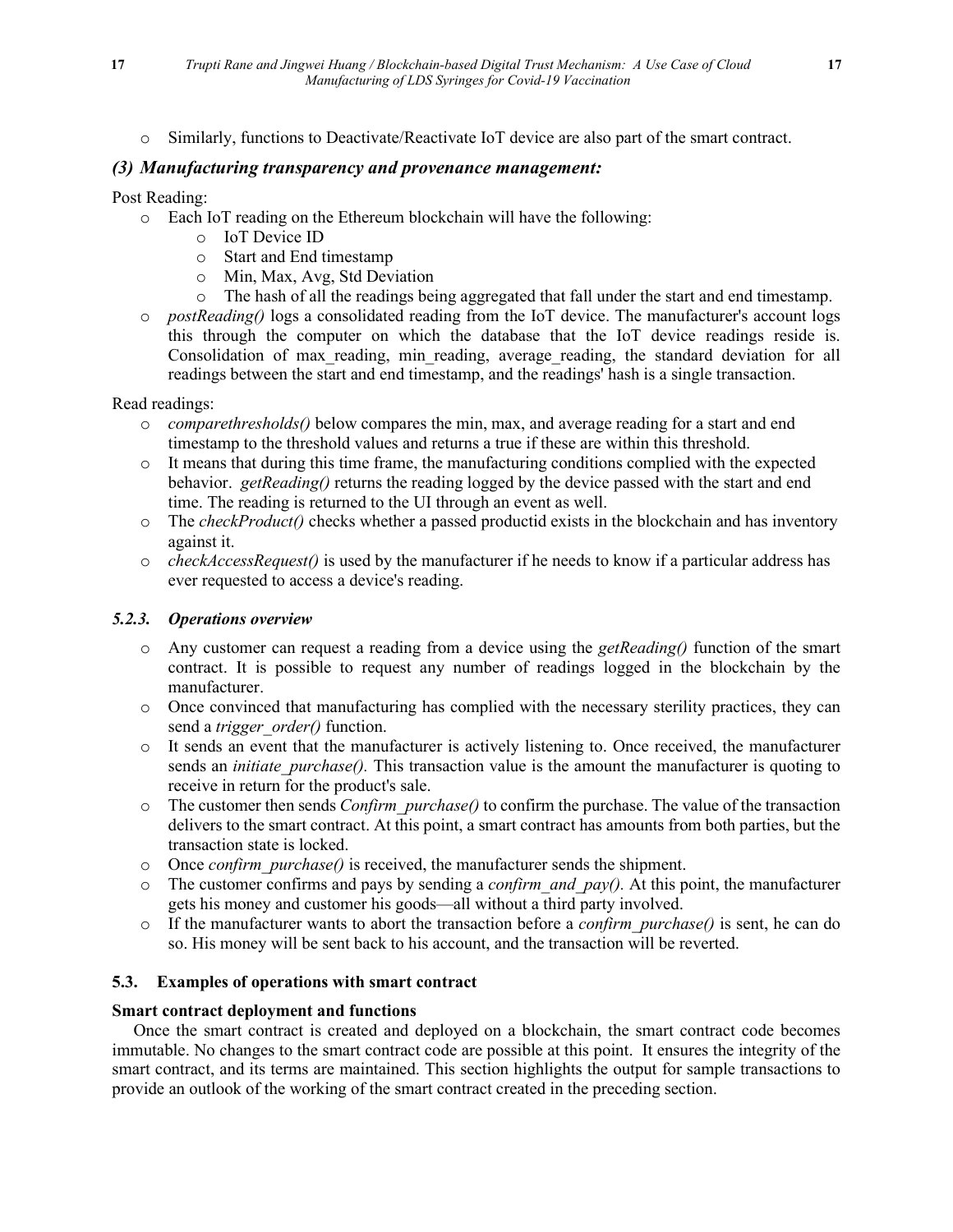# **Example 1: Manufacturer posts readings from the IoT device into the blockchain**

Once the Ethereum address deploys the smart contract, the address of the account through which it is deployed becomes the manufacturer. The manufacturer subsequently sets his registration ID, registers the devices in its manufacturing units, and sets the device thresholds. Only the manufacturer will be authorized to log the readings from the IoT sensors. The log readings() function within the smart contract can register a manufacturer, add products to its list, activate a sample IoT device, set its thresholds, and log readings to the blockchain.

Below is the output of log\_readings() once it executed successfully:

| status           | true Transaction mined, and execution succeed                                                                                                 |
|------------------|-----------------------------------------------------------------------------------------------------------------------------------------------|
| transaction hash | 0xc9c76972d915395218cda9fa                                                                                                                    |
|                  | $\leq$ The transaction hash generated by Ethereum using the data of the                                                                       |
|                  | transaction such as sender, gas, nonce and value of the transaction>                                                                          |
| from             | 0x5B38Da6a701c568545dCfcB03FcB875f56beddC4                                                                                                    |
|                  |                                                                                                                                               |
|                  | $\leq$ The address of the transaction initiator/sender. The from address in this case                                                         |
|                  | will be the manufacturer's address>.                                                                                                          |
| to               | IoT Data logger.log readings()                                                                                                                |
|                  | 0xd9145CCE52D386f254917e481eB44e9943F39138                                                                                                    |
|                  |                                                                                                                                               |
|                  | $\leq$ The "to address" is the address of the smart contract. Each smart contract                                                             |
|                  | deployed on the Ethereum blockchain has its own contract address. The<br>function that is invoked by the sender is also logged in the output> |
| gas              | 80000000 gas                                                                                                                                  |
|                  |                                                                                                                                               |
|                  | $\leq$ max gas allocated after spending which, if the transaction needs more gas, it                                                          |
|                  | will be reverted.>                                                                                                                            |
| transaction cost | 80000000 gas                                                                                                                                  |
|                  |                                                                                                                                               |
|                  | $\leq$ The costs for sending the contract code to the Ethereum blockchain. It                                                                 |
|                  | depends on the size of the transaction and contract.>                                                                                         |
| execution cost   | 953976 gas                                                                                                                                    |
|                  | $\leq$ <b>Execution cost</b> is the actual cost of the executing the transaction on                                                           |
|                  | Ethereum. In this case, the log readings function registers a IoT device, log the                                                             |
|                  | 4 transactions for the IoT sensor The cost is for all these operations.>                                                                      |
| hash             | 0xc9c76972d915395218cda9fa                                                                                                                    |
|                  | $\langle$ The transaction hash $\rangle$                                                                                                      |
| input            | 0x2a8674a9                                                                                                                                    |
|                  | $\leq$ Hash of inputs passed>                                                                                                                 |
| decoded input    | €                                                                                                                                             |
|                  | $\leq$ We have not passed any inputs to the smart contract function $\geq$                                                                    |
| decoded output   | <return value=""></return>                                                                                                                    |
|                  | { "0": "bool: true" }                                                                                                                         |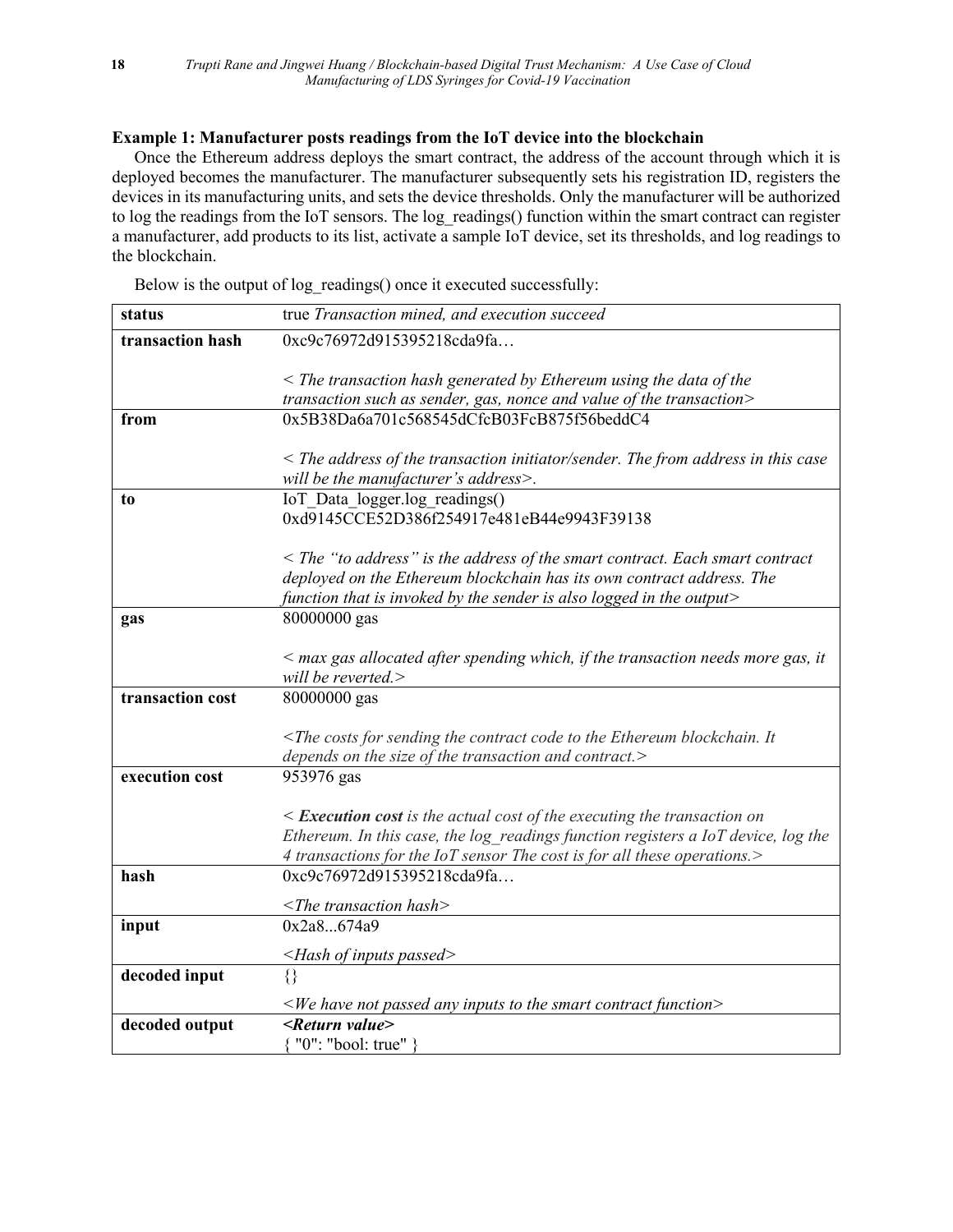| logs  | $[\{$                                                                                                                                                                  |
|-------|------------------------------------------------------------------------------------------------------------------------------------------------------------------------|
|       | <event 1:="" activate="" change="" device="" notification="" to=""></event>                                                                                            |
|       | "from": "0xd9145CCE52D386f254917e481eB44e9943F39138",                                                                                                                  |
|       | "topic": "0xe5527ca694f4246807eeef",                                                                                                                                   |
|       | "event": "ChangeNotification",                                                                                                                                         |
|       | "args": {                                                                                                                                                              |
|       | "0": "0x5B38Da6a701c5",                                                                                                                                                |
|       | "1": "IoT Device activated",                                                                                                                                           |
|       | "sender": "0x5B38Da6a701c5",                                                                                                                                           |
|       | "notificationMsg": "IoT Device activated"                                                                                                                              |
|       | $\},$                                                                                                                                                                  |
|       | {                                                                                                                                                                      |
|       | <event 2:="" logger="" set="" thresholds="" to=""></event>                                                                                                             |
|       |                                                                                                                                                                        |
|       | "from": "0xd9145CCE52D386f254917e481eB44e9943F39138",                                                                                                                  |
|       | "topic": "0xfbd815649c4d5f4a928ff248d912d",                                                                                                                            |
|       | "event": "logger",                                                                                                                                                     |
|       | " $args"$ : {<br>"0": "Thresholds for readings set"                                                                                                                    |
|       | $\},\$                                                                                                                                                                 |
|       | <b>{<event 3:="" logger="" post="" to="" transactions=""></event></b>                                                                                                  |
|       |                                                                                                                                                                        |
|       | "from": "0xd9145CCE52D386f254917e481eB44e9943F39138",                                                                                                                  |
|       | "topic": "0xfbd815649c4d5f4a928ff248d912dbf5",                                                                                                                         |
|       | "event": "logger",                                                                                                                                                     |
|       | " $args"$ : {                                                                                                                                                          |
|       | "0": "Transactions posted"                                                                                                                                             |
|       | $\{\}$                                                                                                                                                                 |
|       | $\leq$ The first argument is true since the transaction executed successfully. Next,<br>the 3 events are logged indicating activation of an IoT device, setting of its |
|       | thresholds, and posting the readings. The events posted provide information on                                                                                         |
|       | sender of the events, what topics they are associated to, the name of the events                                                                                       |
|       | and the arguments associated with it.                                                                                                                                  |
|       | These events can be listened to by the blockchains user interface. Listeners can                                                                                       |
|       | be for all events or for a specific topic.>                                                                                                                            |
| value | 0 wei                                                                                                                                                                  |
|       | $\leq$ The actual amount being transferred from sender to receiver, if any                                                                                             |
|       | associated with this transaction>                                                                                                                                      |

## **Example 2: An external account other than a manufacturer attempts to set default quantity for a customer.**

Any account that has the address at which the smart contract is deployed can invoke a smart contract operation. The smart contract should have in-built security policy and restrictions to secure access management. In this example, an external entity uses its account that is not the manufacturer and attempts to set a default quantity for a customer. The smart contract is set in a way that only manufacturer can set up default quantity This operation should therefore not be successful.

The snapshot below demonstrated the same where the transaction is reverted to the initial state when invoked by any entity that is not the manufacturer.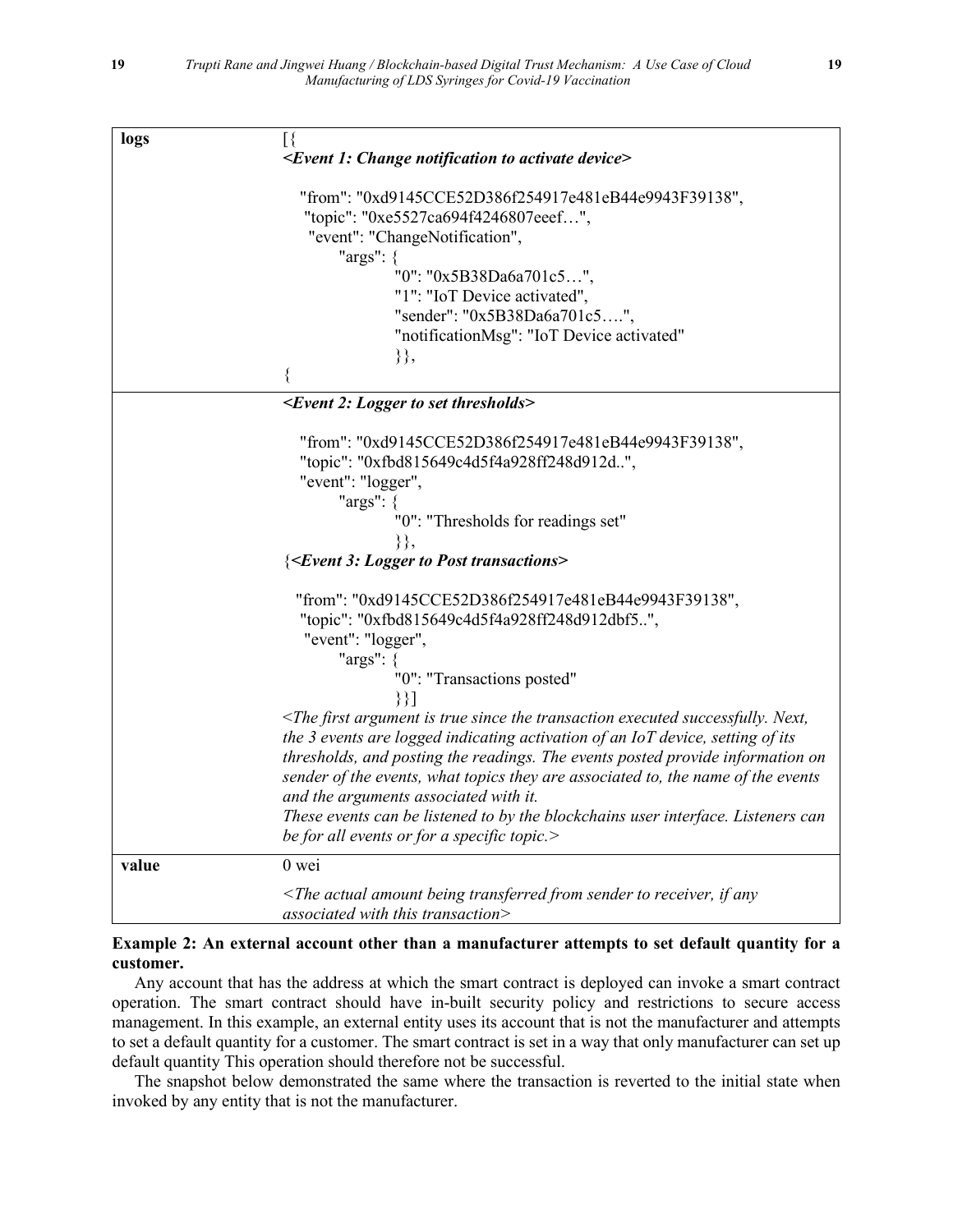| ß. | from: 0x5B3eddC4 to: IoT Data logger.setQty customer(string,uint256,address) 0xb7bFb4b9 value: 0 wei data: 0x7bb00000 logs: 0<br>[vm]<br>hash: 0xf4cd68bf                                   |
|----|---------------------------------------------------------------------------------------------------------------------------------------------------------------------------------------------|
|    | transact to IoT Data logger.setOty customer errored: VM error: revert.                                                                                                                      |
|    | revert<br>The transaction has been reverted to the initial state.<br>Reason provided by the contract: "Only Manufacturer can call this.".<br>Debug the transaction to get more information. |
|    | transact to IoT Data logger.setOty customer pending                                                                                                                                         |

## **Example 3: Manufacturer sets default quantity for a customer.**

For setting the default quantity, The manufacturer calls the setQty\_customer() function. The output of this transaction is shown as below.

| status           | true Transaction mined and execution succeed                                                                                               |
|------------------|--------------------------------------------------------------------------------------------------------------------------------------------|
| transaction hash | 0xb277e9c190a964352ce75a1a91                                                                                                               |
| from             | 0xAb8483F64d9C6d1EcF9b849Ae677dD3315835cb2                                                                                                 |
| to               | IoT Data logger.setQty customer(string,uint256,address)<br>0xb7bb1792BBfabbA361c46DC5860940e0E1bFb4b9                                      |
| gas              | 80000000 gas                                                                                                                               |
| transaction cost | 80000000 gas                                                                                                                               |
| execution cost   | 93171 gas                                                                                                                                  |
| hash             | 0xb277e9c190a964352ce75a1a91                                                                                                               |
| input            | 0x7bb00000                                                                                                                                 |
| decoded input    | { "string Product id": "P1", "uint256 Quantity": "10", "address Customer":<br>"0x5B38Da6a701c568545dCfcB03FcB875f56beddC4" }               |
|                  | $\leq$ In this function, we are passing the product ID, the default quantity, and the<br>customer's address for which we set the quantity> |
| decoded output   | $\{$ "0": "bool: true" $\}$                                                                                                                |
| logs             |                                                                                                                                            |
| value            | $0$ wei                                                                                                                                    |

## **Example 4: Customer triggers an order request to the manufacturer**

Once the customer confirms that the logged IoT readings are within the threshold to make sure that the manufacturing conditions are sterile, the customer can trigger a request to the manufacturer for ordering the product. Two possibilities exist. Either a customer who already has an established relationship with manufacturer and for whom a default quantity is already set calls the trigger order scheduled() function or a new customer triggers an order request using trigger order adhoc() function by specifying a custom quantity they need. In the example below, Customer C1 triggers the trigger order scheduled() function to order product P1, for the default quantity Q1 set for the customer.

| status           | true Transaction mined and execution succeed                                                  |
|------------------|-----------------------------------------------------------------------------------------------|
| transaction hash | 0xacb0240a24c079f70650abe866f2b770                                                            |
| from             | $0x5B38Da6a701c568545dCfcB03FcB875f56beddC4$                                                  |
| to               | IoT Data logger.trigger order scheduled(string)<br>0xb7bb1792BBfabbA361c46DC5860940e0E1bFb4b9 |
| gas              | 80000000 gas                                                                                  |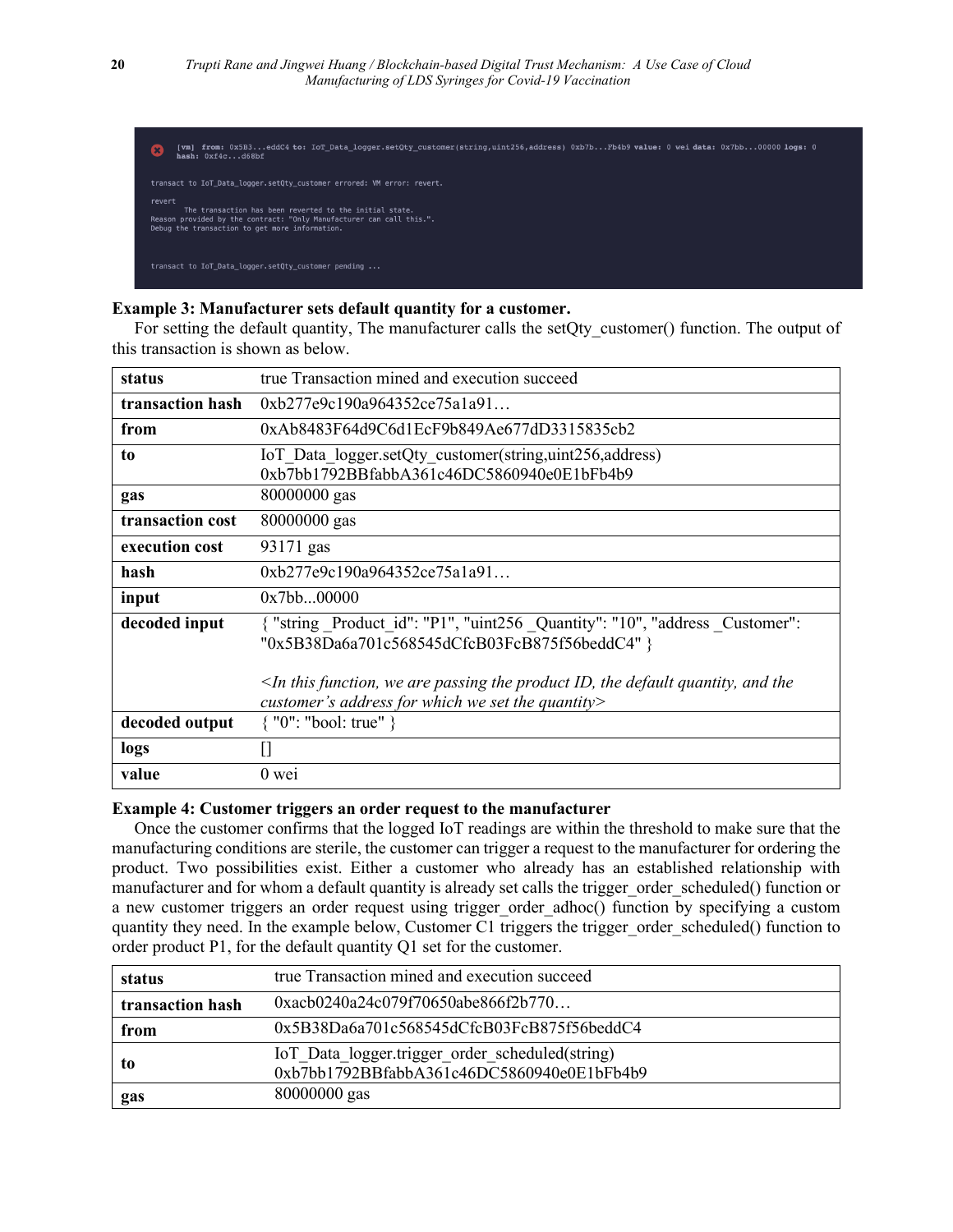| transaction cost | 80000000 gas                                                                                                                                                                                                                                                                                                                                                                                                                                                                                                                                                                                                                                                                                                                                                                                                                                                                                                                                                                                                                                                                |
|------------------|-----------------------------------------------------------------------------------------------------------------------------------------------------------------------------------------------------------------------------------------------------------------------------------------------------------------------------------------------------------------------------------------------------------------------------------------------------------------------------------------------------------------------------------------------------------------------------------------------------------------------------------------------------------------------------------------------------------------------------------------------------------------------------------------------------------------------------------------------------------------------------------------------------------------------------------------------------------------------------------------------------------------------------------------------------------------------------|
| execution cost   | 276521 gas                                                                                                                                                                                                                                                                                                                                                                                                                                                                                                                                                                                                                                                                                                                                                                                                                                                                                                                                                                                                                                                                  |
| hash             | 0xacb0240a24c079f70650abe866f2b770                                                                                                                                                                                                                                                                                                                                                                                                                                                                                                                                                                                                                                                                                                                                                                                                                                                                                                                                                                                                                                          |
| input            | 0xc5800000                                                                                                                                                                                                                                                                                                                                                                                                                                                                                                                                                                                                                                                                                                                                                                                                                                                                                                                                                                                                                                                                  |
| decoded input    | { "string Product ID": "P1" }                                                                                                                                                                                                                                                                                                                                                                                                                                                                                                                                                                                                                                                                                                                                                                                                                                                                                                                                                                                                                                               |
| decoded output   | { "0": "bool: true" }                                                                                                                                                                                                                                                                                                                                                                                                                                                                                                                                                                                                                                                                                                                                                                                                                                                                                                                                                                                                                                                       |
| logs             | $\lceil \ \rceil$<br>$\leq$ Event 1>:<br>"from": "0xb7bb1792BBfabbA361c46DC5860940e0E1bFb4b9",<br>"topic": "0x9be3c99bd5619cb25afeaf47343305",<br>"event": "ReturnQty",<br>" $args"$ : {<br>"0": "0xAb8483F64d9C6d1EcF9b849Ae677dD3315835cb2",<br>" $1$ ": " $10$ ",<br>"sender": "0xAb8483F64d9C6d1EcF9b849Ae",<br>"message": "DEFAULT QTY" } },<br>$\leq$ Event 2>:<br>{ "from": "0xb7bb1792BBfabbA361c46DC5860940e0E1bFb4b9",<br>"topic": "0x0face0a73c45f51afeeaafd9ffbacc83a",<br>"event": "ReturnInventory",<br>" $args"$ : {<br>"0": "0xAb8483F64d9C6d1EcF9b849Ae677dD3315835cb2",<br>"1": "100",<br>"sender": "0xAb8483F64d9C6d1EcF9b849Ae",<br>"message": "INVENTORY" $\}$ ,<br>$\leq$ Event 3>:<br>{ "from": "0xb7bb1792BBfabbA361c46DC5860940e0E1bFb4b9",<br>"topic": "0xfbd815649c4d5f4a928ff248d912dbf50e6eb2",<br>"event": "logger",<br>" $args"$ : {<br>"0": "trigger - scheduled order " $\}$ ]<br><three and<br="" are="" default="" events="" for="" inventory="" logged="" quantity,="" setting="">subsequently triggering a scheduled order&gt;</three> |
|                  | 0 wei                                                                                                                                                                                                                                                                                                                                                                                                                                                                                                                                                                                                                                                                                                                                                                                                                                                                                                                                                                                                                                                                       |
| value            |                                                                                                                                                                                                                                                                                                                                                                                                                                                                                                                                                                                                                                                                                                                                                                                                                                                                                                                                                                                                                                                                             |

The manufacturer then sends a request for initiate purchase. The value specifies how many ether coins the manufacturer expects from the customer. With this manufacturer sends 10 ethers to the smart contract's address. This is like an escrow account now. If manufacturer does any foul play, he will end up losing this money.

| from             | $\leq$ Manufacturer's address>                             |
|------------------|------------------------------------------------------------|
| to               | IoT Data logger.initiatePurchase(address, string, uint256) |
| gas              | 80000000 gas                                               |
| transaction cost | $80000000$ gas                                             |
| execution cost   | $64904$ gas                                                |
| hash             | 0x781dc9efa925785c                                         |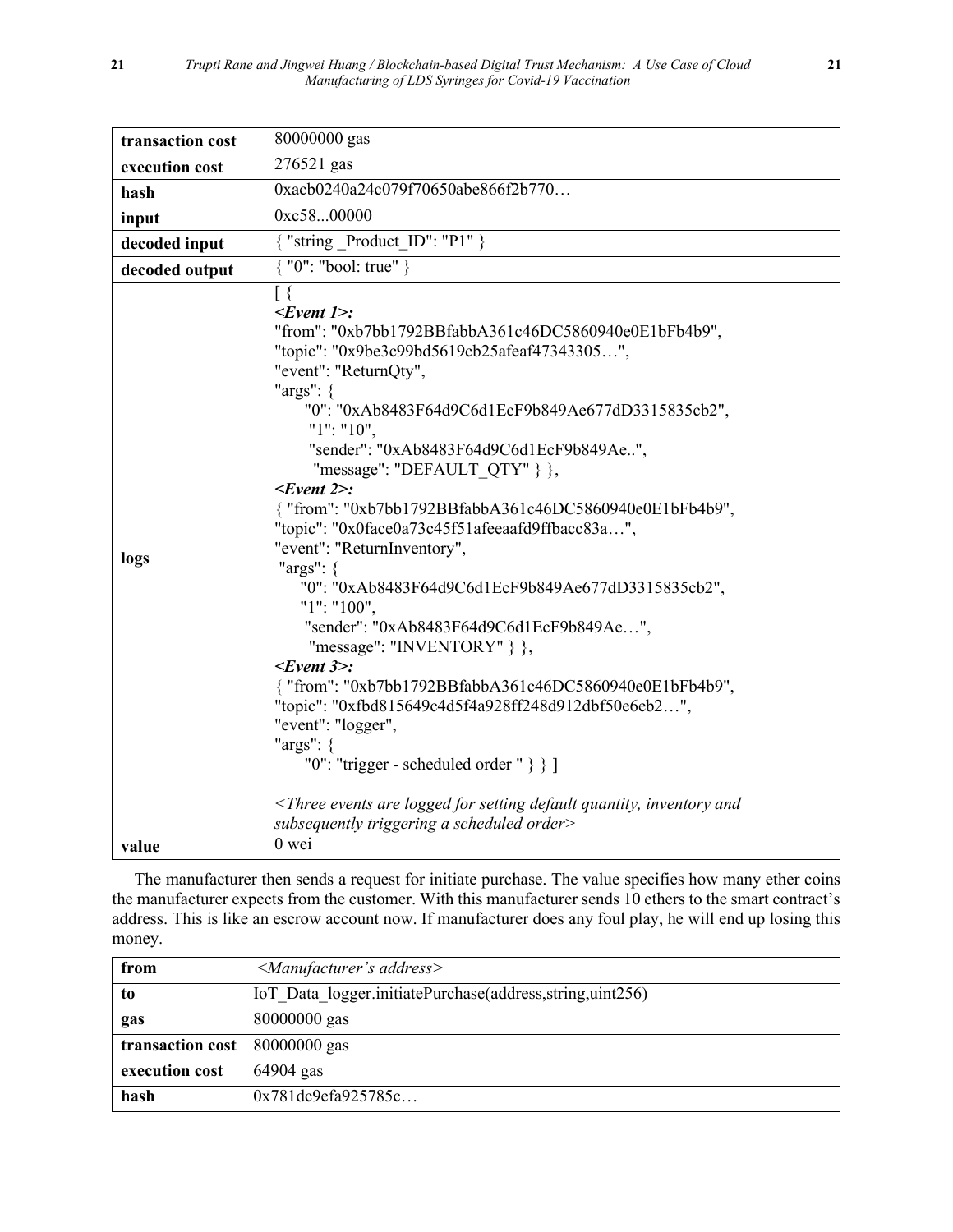| input          | 0x15700000                                                        |
|----------------|-------------------------------------------------------------------|
| decoded input  |                                                                   |
|                | "address Customer": "0x5B38Da6a701c568545dCfcB03FcB875f56beddC4", |
|                | "string Product id": "P1",                                        |
|                | "uint256 Qty": "10"                                               |
|                |                                                                   |
| decoded output | $\{$ "0": "bool: true" $\}$                                       |
| logs           |                                                                   |
|                | "from": "0xb7bb1792BBfabbA3",                                     |
|                | "topic": "0xf31e622e914905950",                                   |
|                | "event": "Purchaseinitiate",                                      |
|                | "args": $\{$ "0": "P1",                                           |
|                | " $1$ ": " $10$ ",                                                |
|                | "2": "0x5B38Da6a701c568545dCfcB03FcB875f56beddC4" } }]            |
| value          | 10000000000000000000 wei                                          |

Next Customer confirms the transaction:

| status           | true Transaction mined and execution succeed                                                                                                              |
|------------------|-----------------------------------------------------------------------------------------------------------------------------------------------------------|
| transaction hash | $0x6a d312e97bc c1e800b8fde48012c3c4$                                                                                                                     |
| from             | $0x5B38Da6a701c568545dCfcB03FcB875f56beddC4$                                                                                                              |
| to               | IoT Data logger.confirmPurchase(string,uint256)                                                                                                           |
| gas              | 80000000 gas                                                                                                                                              |
| transaction cost | 80000000 gas                                                                                                                                              |
| execution cost   | 61906 gas                                                                                                                                                 |
| hash             | 0x6a4312e97bcc1e800b8fde48012c3c4                                                                                                                         |
| input            | 0x8d600000                                                                                                                                                |
| decoded input    | { "string Product id": "P1", "uint256 Qty": "10" }                                                                                                        |
| decoded output   | $\{$ "0": "bool: true" $\}$                                                                                                                               |
| logs             | Γł<br>"from": "0xb7bb1792BBfabbA361c46DC5860940e0E1bFb4b9",<br>"topic": "0xd5d55c8a68912e9a110618df8d5",<br>"event": "PurchaseConfirmed", "args": $\{\}\$ |
| value            | 10000000000000000000 wei                                                                                                                                  |

sendShipment() is called by manufacturer to confirm that goods are shipped. The tracing number is provided

| status           | true Transaction mined and execution succeed                   |
|------------------|----------------------------------------------------------------|
| transaction hash | 0x204f664689ae75d86799a5                                       |
| from             | 0xAb8483F64d9C6d1EcF9b849Ae677dD3315835cb2                     |
| to               | IoT Data logger.sentShipment(address, string, uint256, string) |
| gas              | $80000000$ gas                                                 |
| transaction cost | 80000000 gas                                                   |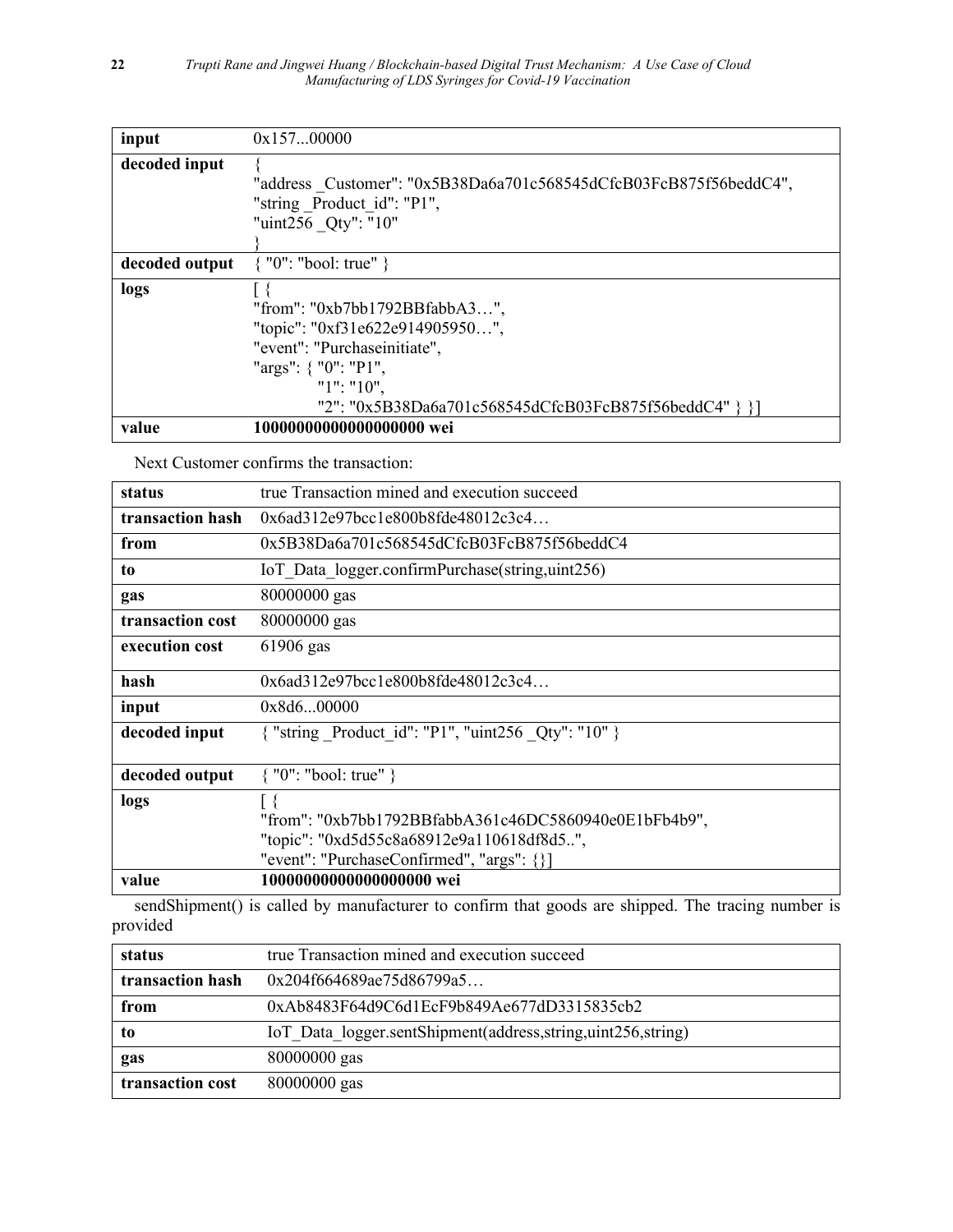| execution cost | 28425 gas                                                         |
|----------------|-------------------------------------------------------------------|
| input          | 0x87b00000                                                        |
| decoded input  |                                                                   |
|                | "address Customer": "0x5B38Da6a701c568545dCfcB03FcB875f56beddC4", |
|                | "string Product id": "P1",                                        |
|                | "uint256 Qty": "10",                                              |
|                | "string tracking no": " $12345$ " }                               |
| decoded output | $\{$ "0": "bool: true" $\}$                                       |
| logs           |                                                                   |
|                | "from": "0xb7bb1792BBfabbA361c46DC5860940e0E1bFb4b9",             |
|                | "topic": "0x0ef0840f374c2a220a129c3093",                          |
|                | "event": "Shipmentsent",                                          |
|                | "args": { "0": "P1", "1": "10", "2": "12345" } } ]                |
| value          | $0$ wei                                                           |

Next, Customer confirms the purchase and pays. At this point the balances get transferred to the manufacturer.

#### **Key Insights:**

The above experiment implemented with Ethereum Remix shows the feasibility of the proposed framework. By leveraging Blockchain, the framework could ensure the data integrity of the manufacturing provenance and achieve the goal of transparency for trust.

Placing IoT sensors at the operational layer generates humongous data. On the other hand, logging everything in a blockchain is not just expensive but infeasible. The smart contract above addresses these issues by leveraging edge computing and logging statistics (max, min, average, and standard deviation of readings) on the blockchain and potentially storing detailed records on a lower-cost local database on the manufacturer's premise or on-cloud. Storing the hash of the records on the blockchain ensures that the detailed dataset has not been altered, providing a data-integrity-based digital trust mechanism to the stakeholders.

On operations, we have also illustrated by example how a manufacturer can potentially carry out financial transactions with customers using the smart contract without any other third party. The manufacturer can efficiently maintain product inventory and auto-trigger shipments of a set default quantity to their customers upon demonstrating sterile manufacturing conditions. The smart contract can also facilitate an online, over-the-blockchain manufacturing site inspection by regulatory authorities like the FDA.

## **6. Conclusion**

We created a basic framework of a blockchain-based digital trust mechanism for Cloud Manufacturing and implemented it with Ethereum blockchain and smart contract. This framework is constructed by developing a use case of cloud manufacturing of low dead space (LDS) medical syringes to overcome the urgent supply shortage of this medical device for the Covid-19 vaccination. The problem addressed by this use case itself is a significant issue in fighting the Covid-19 pandemic, and it is a representative problem that appears in today's manufacturing and supply chain. Cloud manufacturing appears a promising solution that allows quickly establishing a digital virtual enterprise that pools together various manufacturing resources worldwide to meet the surged needs of products and save cost and time. However, a major barrier in this new distributed manufacturing model is the lack of trust with respect to cross-domain identity management, standard/regulation compliance, and manufacturing conditions for product quality and sterility to ensure the safety of the later medical product use. We proposed a basic framework to mitigate this trust problem by integrating evidence-based and transparency-based trust mechanisms together with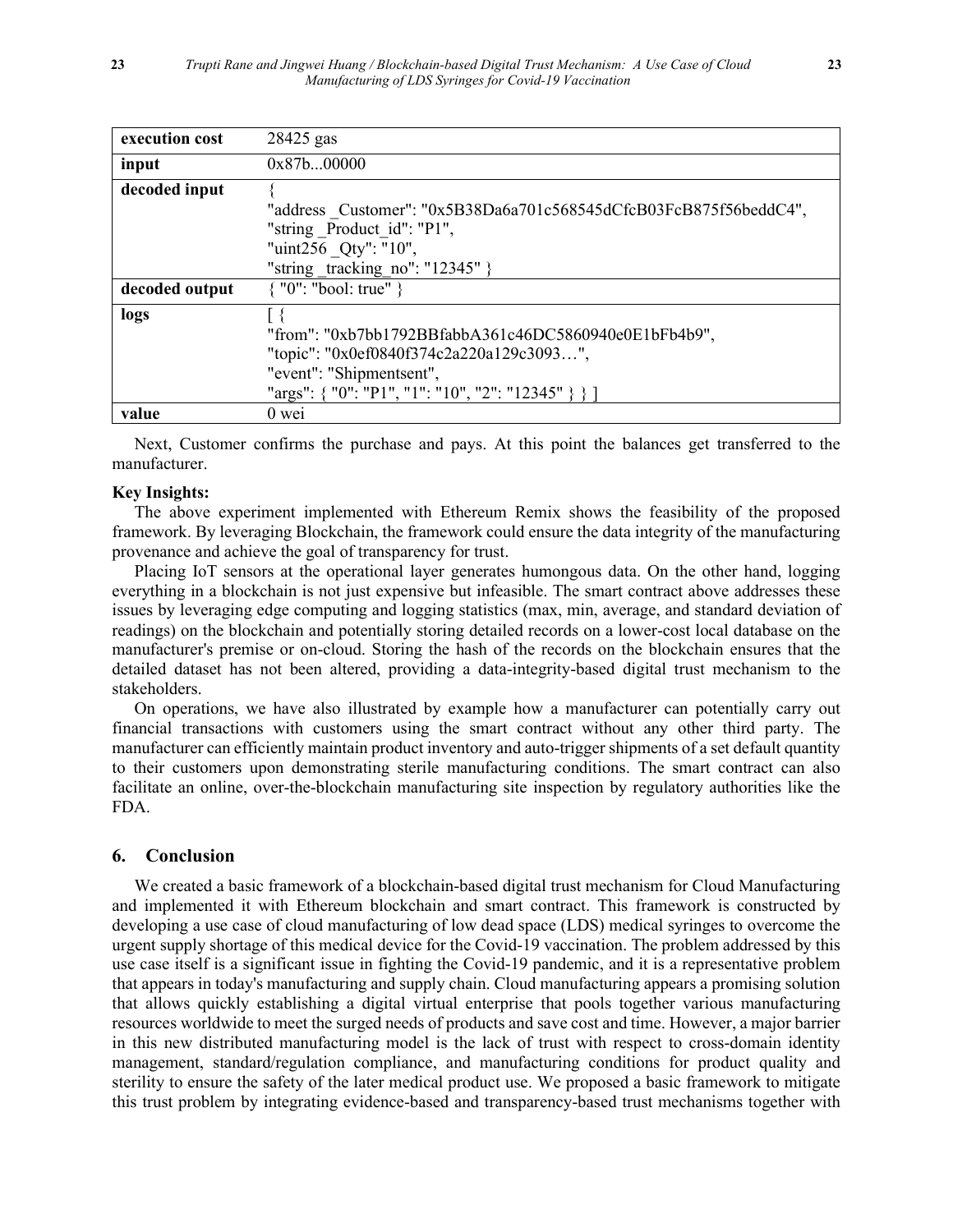IoT and blockchain technologies. Through the LDS syringe manufacturing use case, we demonstrate the technical feasibility of this solution.

# **References**

- <span id="page-23-2"></span>Barbhuiya, S., Nikolopoulos, D., Price, M., Robinson, T., Nolan, D., Zhang, W., & Kyle, S. (2019). SmartMaaS : A Framework for Smart Manufacturing-as-a-Service. *17th International Conference on Manufacturing Research ICMR 2019*, *Proceeding*, 1–7.
- <span id="page-23-1"></span>Borangiu, T., Trentesaux, D., Thomas, A., Leitão, P., & Barata, J. (2019). Digital Transformation of Manufacturing Through Cloud Services and Resource Virtualization. *Computers in Industry*, *108*, 150–162. https://doi.org/10.1016/j.compind.2019.01.006
- <span id="page-23-7"></span>Buterin, V. (2014). A Next-Generation Smart Contract and Decentralized Application Platform. *Etherum*, *January*, 1–36. http://buyxpr.com/build/pdfs/EthereumWhitePaper.pdf
- <span id="page-23-4"></span>Caggiano, A., Segreto, T., & Teti, R. (2016). Cloud Manufacturing Framework for Smart Monitoring of Machining. *Procedia CIRP*, *55*, 248–253. https://doi.org/10.1016/j.procir.2016.08.049
- <span id="page-23-12"></span>Christidis, K., & Devetsikiotis, M. (2016). Blockchains and Smart Contracts for the Internet of Things. *IEEE Access*, *4*, 2292–2303. https://doi.org/10.1109/ACCESS.2016.2566339
- <span id="page-23-9"></span>CSA. (n.d.). *STAR (Security, Trust and Assurance Registry)*.
- <span id="page-23-10"></span>CSA. (2011). *CloudTrust Protocol {(CTP)}*.
- <span id="page-23-15"></span>FDA. (2017). *Is It Really "FDA Approved?" | FDA*. Official Website. https://www.fda.gov/consumers/consumer-updates/it-really-fda-approved
- <span id="page-23-14"></span>FDA. (2020a). *Premarket Notification 510(k) | FDA*. Official Website. https://www.fda.gov/medicaldevices/premarket-submissions/premarket-notification-510k#se
- <span id="page-23-17"></span>FDA. (2020b). *Registration and Listing*. Official Website. http://www.fda.gov/MedicalDevices/DeviceRegulationandGuidance/HowtoMarketYourDevice/Regi strationandListing/default.htm
- <span id="page-23-16"></span>FDA. (2021). *FDA in Brief: FDA Calls on Certain Firms to Stop Producing and Issuing Misleading "FDA Registration Certificates" | FDA*. Official Website. https://www.fda.gov/news-events/fda-brief/fdabrief-fda-calls-certain-firms-stop-producing-and-issuing-misleading-fda-registration
- <span id="page-23-3"></span>Fisher, O., Watson, N., Porcu, L., Bacon, D., Rigley, M., & Gomes, R. L. (2018). Cloud Manufacturing as a Sustainable Process Manufacturing Route. *Journal of Manufacturing Systems*, *47*, 53–68.
- <span id="page-23-5"></span>He, W., & Xu, L. (2015). A State-of-the-Art Survey of Cloud Manufacturing. *International Journal of Computer Integrated Manufacturing*, *28*(3), 239–250. https://doi.org/10.1080/0951192X.2013.874595
- <span id="page-23-6"></span>Helo, P., Suorsa, M., Hao, Y., & Anussornnitisarn, P. (2014). Toward a Cloud-Based Manufacturing Execution System for Distributed Manufacturing. *Computers in Industry*, *65*(4), 646–656. https://doi.org/10.1016/j.compind.2014.01.015
- <span id="page-23-18"></span>Hewett, N., Lehmacher, W., & Wang, Y. (2019). Inclusive Deployment of Blockchain for Supply Chains: Part 1 – Introduction. *World Economic Forum*, *March*, 26.
- <span id="page-23-0"></span>Huang, J., Gheorghe, A., Handley, H., Pazos, P., Pinto, A., Kovacic, S., Collins, A., Keating, C., Sousa-Poza, A., Rabadi, G., Unal, R., Cotter, T., Landaeta, R., & Daniels, C. (2020). Towards Digital Engineering: the Advent of Digital Systems Engineering. *Int. J. System of Systems Engineering*, *10*(3), 234–261. https://doi.org/10.1504/IJSSE.2020.109737
- <span id="page-23-8"></span>Huang, J., & Nicol, D. M. (2013). Trust Mechanisms for Cloud Computing. *Journal of Cloud Computing*, *2*(1), 1–14. https://doi.org/10.1186/2192-113X-2-9
- <span id="page-23-13"></span>Hufford, Austen; Hopkins, J. S. (2021). *Covid-19 Vaccines are Wasted as Special Syringes Run Short - WSJ*. The Wall Street Journal. https://www.wsj.com/articles/covid-19-vaccines-are-wasted-asspecial-syringes-run-short-11620379801
- <span id="page-23-11"></span>Knode, R., & Egan, D. (2010, July). *Digital Trust in the Cloud -- A Precis for the CloudTrust Protocol (V2.0)*. CSC.COM.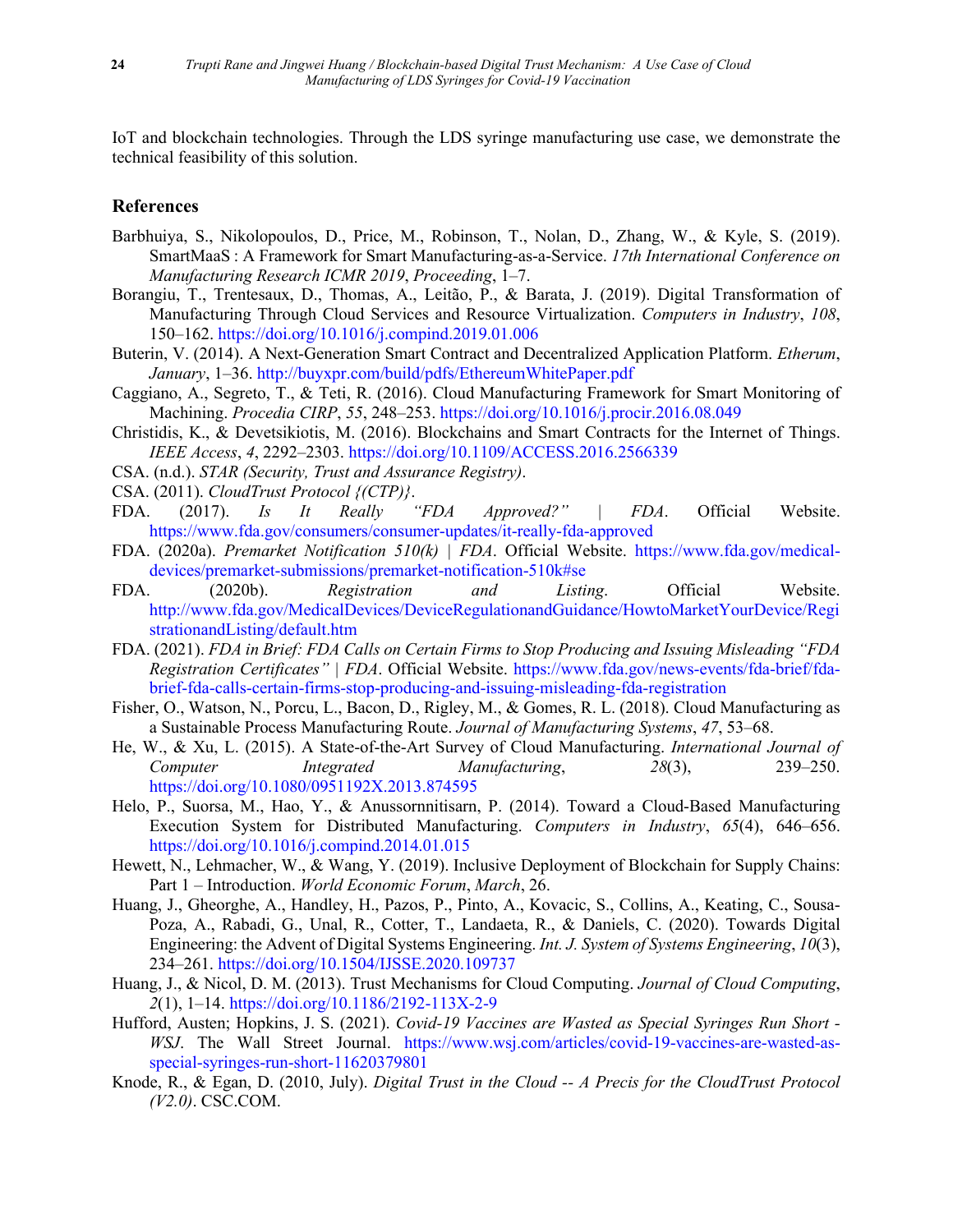- <span id="page-24-5"></span>Lee, J., Bagheri, B., & Jin, C. (2016). Introduction to Cyber Manufacturing. *Manufacturing Letters*, *8*, 11– 15. https://doi.org/10.1016/j.mfglet.2016.05.002
- <span id="page-24-2"></span>Li, B.-H., Zhang, L., Wang, S.-L., Tao, F., Cao, J. W., Jiang, X. D., Song, X., & Chai, X. D. (2010). Cloud Manufacturing: A New Service-Oriented Networked Manufacturing Model. *Computer Integrated Manufacturing Systems*, *16*(1), 1–7.
- <span id="page-24-16"></span>Liang, X., Shetty, S., Tosh, D., Kamhoua, C., Kwiat, K., & Njilla, L. (2017). ProvChain: A Blockchain-Based Data Provenance Architecture in Cloud Environment with Enhanced Privacy and Availability. *Proceedings - 2017 17th IEEE/ACM International Symposium on Cluster, Cloud and Grid Computing, CCGRID 2017*, *May*, 468–477. https://doi.org/10.1109/CCGRID.2017.8
- <span id="page-24-6"></span>Liu, Y., Wang, L., Wang, X. V., Xu, X., & Jiang, P. (2019). Cloud Manufacturing: Key Issues and Future Perspectives. *International Journal of Computer Integrated Manufacturing*, *32*(9), 858–874.
- <span id="page-24-10"></span>Lu, Q., & Xu, X. (2017). Adaptable Blockchain-Based Systems: A Case Study For Product Traceability. *IEEE Software*, *34*(6), 21–27.
- <span id="page-24-7"></span>Lu, Y., & Xu, X. (2019). Cloud-Based Manufacturing Equipment and Big Data Analytics to Enable On-Demand Manufacturing Services. In *Robotics and Computer-Integrated Manufacturing* (Vol. 57, Issue November). https://doi.org/10.1016/j.rcim.2018.11.006
- <span id="page-24-4"></span>Mell, P., Grance, T., & others. (2011). *The NIST Definition of Cloud Computing*. https://doi.org/https://doi.org/10.6028/NIST.SP.800-145
- <span id="page-24-9"></span>Moghaddam, M., Jones, A., & Wuest, T. (2019). Design of Marketplaces for Smart Manufacturing Services. *Procedia Manufacturing*, *39*(2019), 194–201. https://doi.org/10.1016/j.promfg.2020.01.312
- <span id="page-24-13"></span>Mohanta, B. K., Panda, S. S., & Jena, D. (2018). An Overview of Smart Contract and Use Cases in Blockchain Technology. *2018 9th International Conference on Computing, Communication and Networking Technologies, ICCCNT 2018*, *November*, 1–4. https://doi.org/10.1109/ICCCNT.2018.8494045
- <span id="page-24-1"></span>Molina, A., Velandia, M., & Galeano, N. (2007). Virtual Enterprise Brokerage: A Structure-Driven Strategy to Achieve Build to Order Supply Chains. *International Journal of Production Research*, *45*(17), 3853–3880. https://doi.org/10.1080/00207540600818161
- <span id="page-24-17"></span>Moutinho, S. (2021). *Syringe Size and Supply Issues Continue to Waste COVID-19 Vaccine Dosesin United States | Science | AAAS*. Scienceinsider. https://www.sciencemag.org/news/2021/03/syringe-size-andsupply-issues-continue-waste-covid-19-vaccine-doses-united-states
- Nakamoto, S. (2008). *Bitcoin: A peer-to-peer electronic cash system,"* http://bitcoin. org/bitcoin. pdf.
- <span id="page-24-0"></span>NSF. (2020). *Future Manufacturing (FM)*. NSF. https://www.nsf.gov/pubs/2020/nsf20552/nsf20552.htm
- <span id="page-24-15"></span>Rožman, N., Diaci, J., & Corn, M. (2021). Scalable framework for blockchain-based shared manufacturing. *Robotics and Computer-Integrated Manufacturing*, *71*, 102139. https://doi.org/10.1016/j.rcim.2021.102139
- <span id="page-24-11"></span>Suhail, S., Hussain, R., Khan, A., & Hong, C. S. (2020). Orchestrating Product Provenance Story: When IOTA Ecosystem Meets Electronics Supply Chain Space. *Computers in Industry*, *123*, 103334.
- <span id="page-24-12"></span>Szabo, N. (1996). Smart Contracts: Building Blocks for Digital Markets. Retrieved May 1, 2020, from https://www.fon.hum.uva.nl/rob/Courses/InformationInSpeech/CDROM/Literature/LOTwinterscho ol2006/szabo.best.vwh.net/smart\_contracts\_2.html
- <span id="page-24-3"></span>Tao, F., Zhang, L., Venkatesh, V. C., Luo, Y., & Cheng, Y. (2011). Cloud Manufacturing: A Computing and Service-Oriented Manufacturing Model. *Proceedings of the Institution of Mechanical Engineers, Part B: Journal of Engineering Manufacture*, *225*(10), 1969–1976.
- <span id="page-24-8"></span>Umeda, S., Nakano, M., Mizuyama, H., Hibino, H., Kiritsis, D., & von Cieminski, G. (2015). Protecting Intellectual Property in a Cloud Manufacturing Environment: Requirements and Strategies. *IFIP Advances in Information and Communication Technology*, *460*, V–VI. https://doi.org/10.1007/978-3- 319-22759-7
- <span id="page-24-14"></span>Vatankhah Barenji, A., Li, Z., & Wang, W. M. (2018). Blockchain Cloud Manufacturing: Shop Floor and Machine Level. *Smart SysTech 2018; European Conference on Smart Objects, Systems and Technologies*, 1–6.